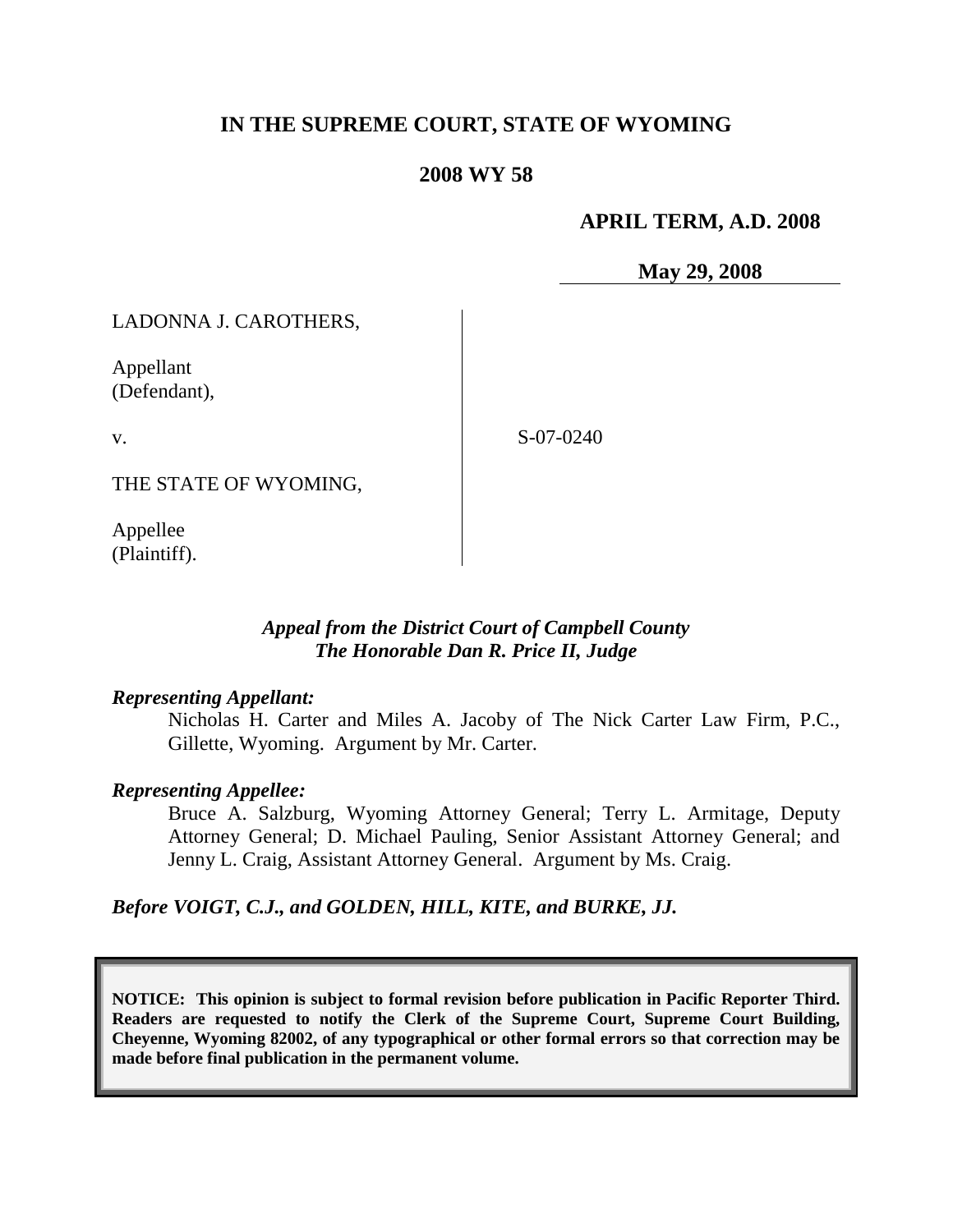### **VOIGT**, **Chief Justice**.

[¶1] The appellant was convicted of aggravated homicide by vehicle after she caused the death of a ten-year-old girl in a motor vehicle collision in Gillette, Wyoming. The conviction was premised on the dual theories of driving with a blood-alcohol concentration in excess of 0.08%, and driving while under the influence of alcohol to a degree that rendered her incapable of safely driving. *See* Wyo. Stat. Ann. § 6-2-106(b) (LexisNexis 2007) and Wyo. Stat. Ann. § 31-5-233(b) (LexisNexis 2007). In this appeal, the appellant raises issues concerning jury selection, venue, prosecutorial misconduct, and the presentence investigation report (PSI). We affirm.

### **ISSUES**

[¶2] 1. Did the district court abuse its discretion when it did not excuse certain jurors for cause?

2. Did the district court abuse its discretion when it denied the appellant"s motion for a change of venue?

3. Did certain statements by the prosecutor during rebuttal closing argument constitute plain error?

4. Did the district court abuse its discretion when it denied the appellant"s motion to strike from the PSI the recommendations of the probation and parole agent who prepared it?

### **FACTS**

[¶3] The details of this tragic incident are not especially relevant to a determination of the issues presented. Suffice it to say that on October 17, 2006, the appellant caused a multi-vehicle collision that killed ten-year-old Madison Scalzo. The appellant, who had a blood-alcohol concentration in excess of 0.08% at the time, lost control of her vehicle while talking on her cellular phone and crashed into a parked car. The appellant admitted that she was also taking prescription medications that were not to be consumed with alcohol. Her unsuccessful trial defense was the collision was caused by "pedal error," rather than by alcohol use.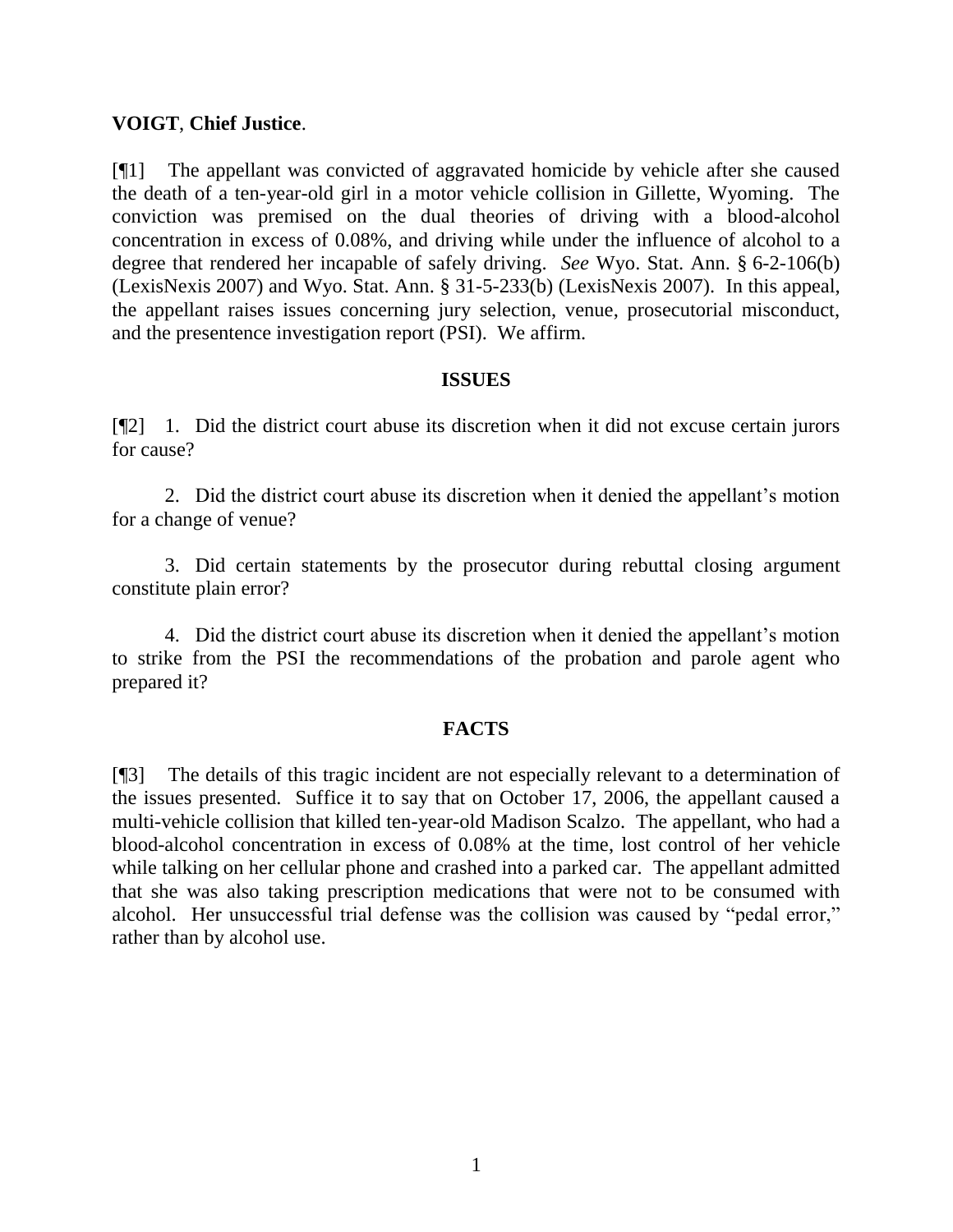#### **DISCUSSION**

### *Did the district court abuse its discretion when it did not excuse certain jurors for cause?*

[¶4] Prospective jurors are questioned during the *voir dire* process for the sole purpose of selecting "a panel of jurors who will fairly and impartially hear the evidence and render a just verdict." W.R.Cr.P. 24 $(c)(1)$ . For purposes of the present discussion, jurors may be excused "for cause" if they are biased or prejudiced against the defendant, or have formed or expressed an opinion as to guilt. Wyo. Stat. Ann. § 7-11-105(a)(ii) and (b) (LexisNexis 2007); Wyo. Stat. Ann. § 1-11-203(a)(vi) and (vii) (LexisNexis 2007).

> The test we apply to determine if a prospective juror should be dismissed for cause is whether or not that juror would be able to render a fair and impartial verdict based upon the evidence adduced at trial and the court"s instructions. *Kerns v. State*, 920 P.2d 632, 635 (Wyo. 1996) (citing *Munoz v. State*, 849 P.2d 1299, 1302 (Wyo. 1993)). The question of whether a juror is biased is a question of fact reserved for the trial court. *Id*.; *Jahnke v. State*, 682 P.2d 991, 1000 (Wyo. 1984) [*overruled in part on other grounds by Vaughn v. State*, 962 P.2d 149 (Wyo. 1998)]. We review the trial court"s decision for an abuse of discretion. *Kerns*, 920 P.2d at 635; *Munoz*, 849 P.2d at 1302.

*Klahn v. State*, 2004 WY 94, ¶ 9, 96 P.3d 472, 478 (Wyo. 2004). We defer to the judgment of the district court because it can personally observe the demeanor of the jurors and the tenor of their responses. *Schwenke v. State*, 768 P.2d 1031, 1033 (Wyo. 1989); *Summers v. State*, 725 P.2d 1033, 1041 (Wyo. 1986). Even where a prospective juror has previously formed or stated an opinion as to the defendant"s guilt, the ultimate question is whether the juror can set aside that opinion and impartially determine the case based upon the evidence. Wyo. Stat. Ann. § 7-11-106 (LexisNexis 2007); *Duke v. State*, 2004 WY 120, ¶ 23, 99 P.3d 928, 939 (Wyo. 2004); *Klahn*, 2004 WY 94, ¶ 10, 96 P.3d at 479; *Sides v. State*, 963 P.2d 227, 231 (Wyo. 1998).

[¶5] The appellant contends that the district court acted arbitrarily in the instant case by excusing some jurors, but seating others, when all gave similar responses when asked if they had formed an opinion as to the appellant"s guilt. There were six jurors, three of whom were excused and three of whom were not, that the appellant finds particularly troubling. Because it is necessary to examine the questions and answers in full context when examining allegations of bias, we will set forth the challenged jurors' *voir dire* 

 $\overline{a}$ 

<sup>&</sup>lt;sup>1</sup> *Voir dire* is French for "to speak the truth." *Black's Law Dictionary* 1605 (8th ed. 2004).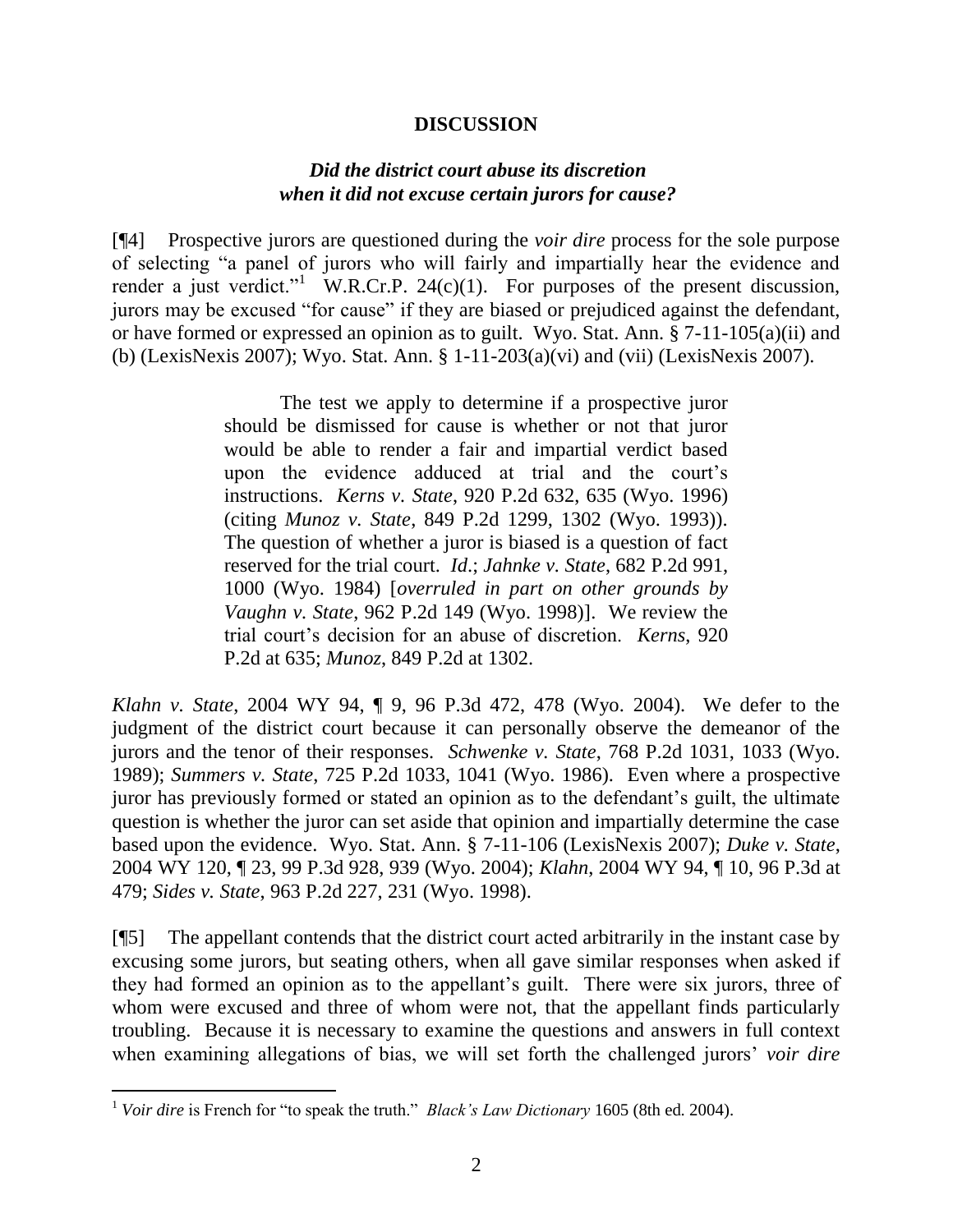statements in detail, beginning with their initial responses to questions posed in regard to opinions they may have formulated. *See Schwenke*, 768 P.2d at 1034. So as not to call undue attention to the jurors, we will identify the three excused jurors as Mr. W., Ms. R., and Ms. E., and the three non-excused jurors as Mr. C., Ms. B., and Ms. C.:

[PROSECUTOR]: . . . .

Do any of you have any knowledge about those events and that collision that you bring with you to the courtroom today? And if you"d hold up your hands for just a minute and keep them up I"ll visit with you one at a time.

Mr. [W.]?

MR. [W.]: Yes.

[PROSECUTOR]: Okay. The information that you have did it come from firsthand knowledge or individuals involved in those events?

MR. [W.]: No.

[PROSECUTOR]: Okay. Did it come from the newspaper?

MR. [W.]: Yes.

[PROSECUTOR]: Okay. Would you be able to set aside that information and base any decision that you make in this case on what you hear in the courtroom?

MR. [W.]: No.

. . . .

[PROSECUTOR]: . . . .

Is there anybody  $-$  Ms. [R.], did you have your hand up?

MS. [R.]: Yeah, I did. I read about it in the newspaper and my daughter was friends with the deceased and I heard a lot.

[PROSECUTOR]: From that information have you –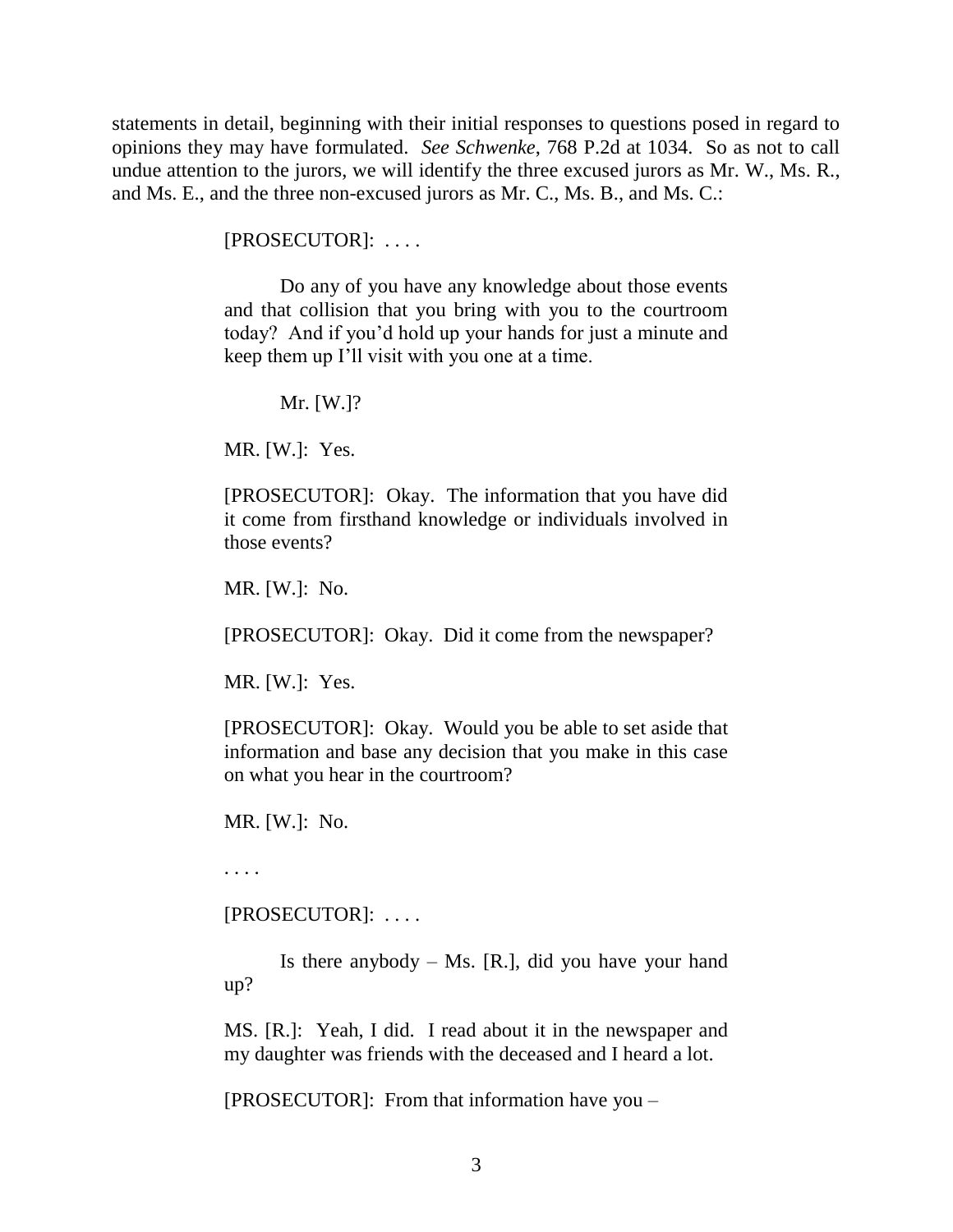MS. [R.]: I don't think I can be fair.

. . . .

[PROSECUTOR]: . . . . Anybody else? Okay, I"m going to start here.

MS. [E.]: I read it in the paper.

[PROSECUTOR]: All right. Did you receive any information other than what you read?

MS. [E.]: No.

[PROSECUTOR]: Have you formulated an opinion based on that?

MS. [E.]: Yes.

[PROSECUTOR]: Would you be able to set that aside? That was No. 1.

MS. [E.]: Yes.

. . . .

[PROSECUTOR]: Okay. All right.

MR. [C.]: I've read like everybody else has the stuff that was in the paper. I do have two kids that do go to Wagonwheel School that bring me some other information that is relevant.

[PROSECUTOR]: Did the information in this paper that you read cause you to formulate an opinion about the facts in this case?

MR. [C.]: I'm afraid I probably would be pretty strong sided.

. . . .

 $[PROSECTION: \ldots$  Ms.  $[B.]$ ?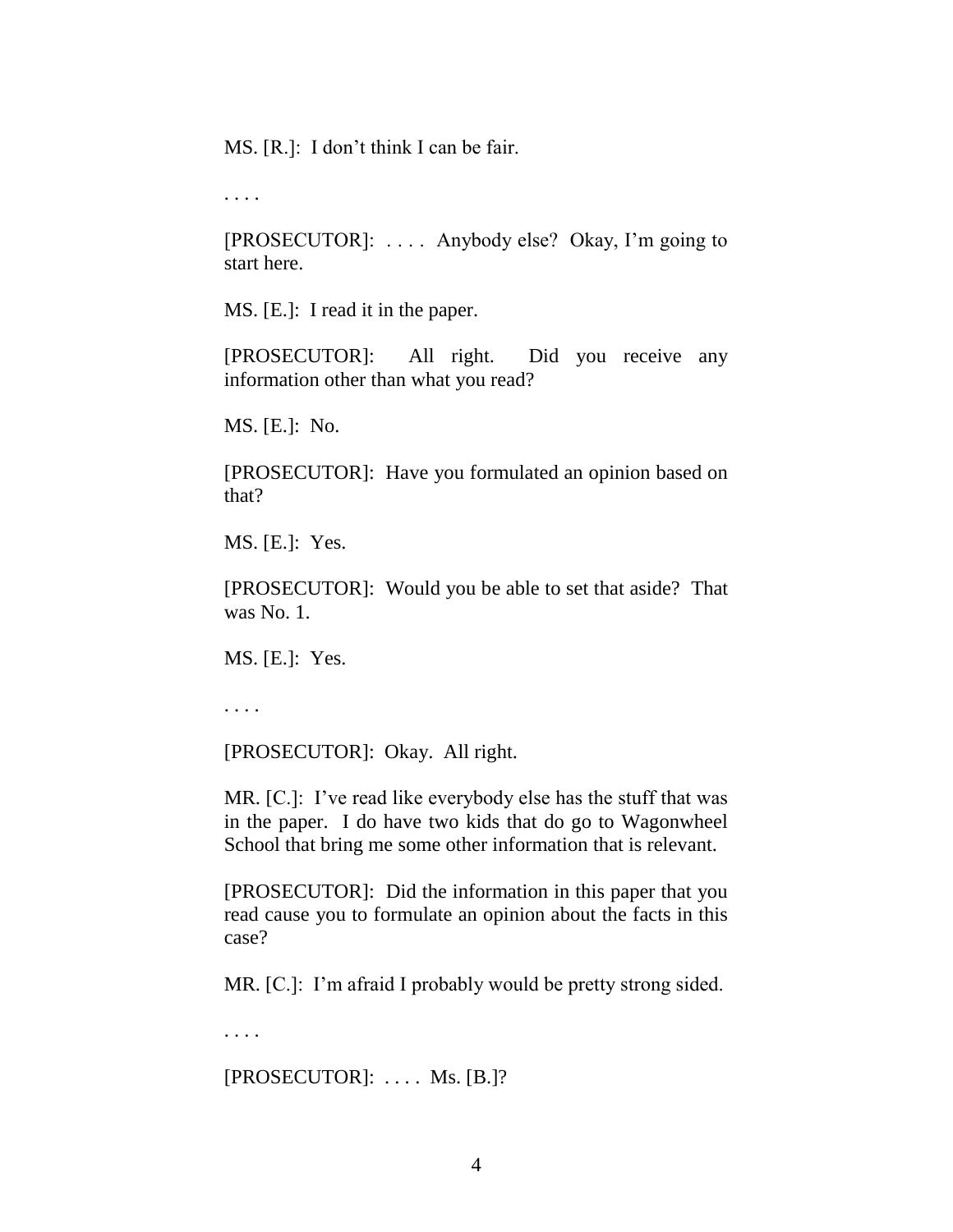MS. [B.]: I read about it in the newspaper.

[PROSECUTOR]: Okay. Did you formulate any opinions about it after reading it in the newspaper?

MS. [B.]: Yes.

[PROSECUTOR]: Would you be able to set aside those opinions and base your opinion on what you hear in the court room?

MS. [B.]: I don"t know. I probably could but I"m just not sure.

. . . .

[PROSECUTOR]: Ms. [C.]?

MS. [C.]: Read about it in the paper.

[PROSECUTOR]: Did you formulate any opinions after reading it?

MS. [C.]: Yes.

[PROSECUTOR]: Would you be able to set aside those opinions and that information and render a verdict on what you hear in the courtroom?

MS. [C.]: I can't honestly say that I would.

[¶6] It is these passages upon which the appellant focuses in contending that the district court was arbitrary in excusing some, but not all, of these jurors. There was, however, additional questioning that helped the district court analyze the jurors' ability to set aside any preconceived opinions:

> [PROSECUTOR]: Would you be able to set aside those feelings and that information and render a verdict based upon what you hear in the courtroom if you're selected as a juror?

> MR. [C.]: Yes, I believe I could. I was in a situation five or six years ago that was kind of one-sided and you know I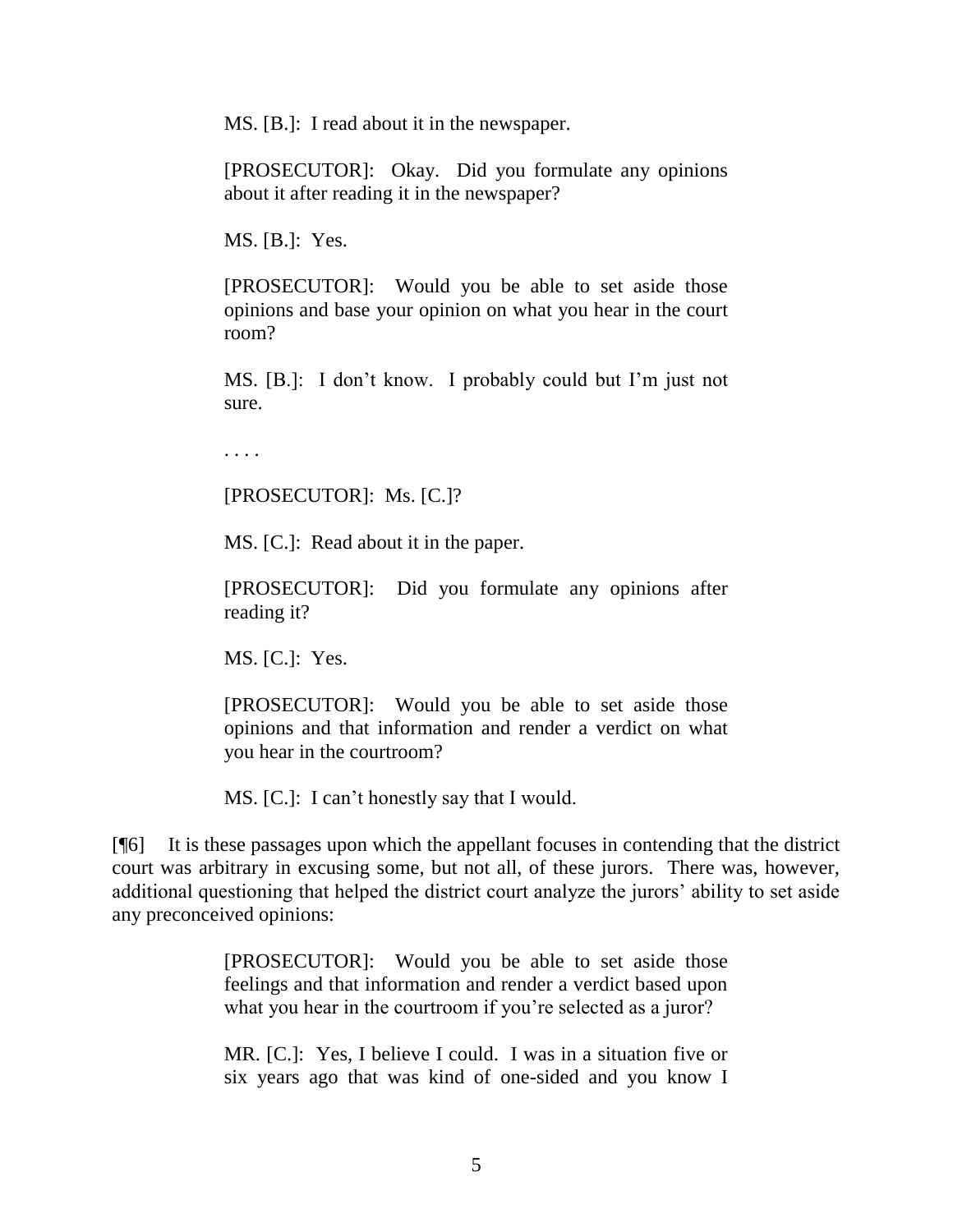knew it, both sides. I knew the people to both sides and I feel it wasn"t fair to the other people involved.

[DEFENSE COUNSEL]: Do you come into the case as a potential juror with an opinion as to my client"s guilt?

MR. [C.]: I guess, yeah.

[DEFENSE COUNSEL]: Okay. And what is that opinion?

MR. [C.]: Well, I guess – my guess is that the woman – I have the feeling that what if that was my child. Maybe I didn"t understand your question.

[DEFENSE COUNSEL]: And I understand everybody would be upset about the death of a young child but the question is do you, would you take to the jury box, if you were selected as a juror, with an opinion as to my client"s guilt as to these charges before you heard any evidence?

MR. [C.]: No, I don't believe I would. I would try to listen to the whole case.

[DEFENSE COUNSEL]: Okay. When you say try, would you follow the law that says you must presume her innocent and you must acquit if the State does not prove their case?

MR. [C.]: Yes, I believe so.

[DEFENSE COUNSEL]: Would you feel any pressure to convict my client based on your children or your knowledge of the case?

MR.  $[C.]:$  That's a possibility.

[DEFENSE COUNSEL]: Okay. What kind of possibility, if you could explain that to the court.

MR. [C.]: I'm not a good speaker but I don't know, I guess I would have to view all sides of the, both sides of the case.

[DEFENSE COUNSEL]: Do you think that the defendant would have to prove her innocence to you?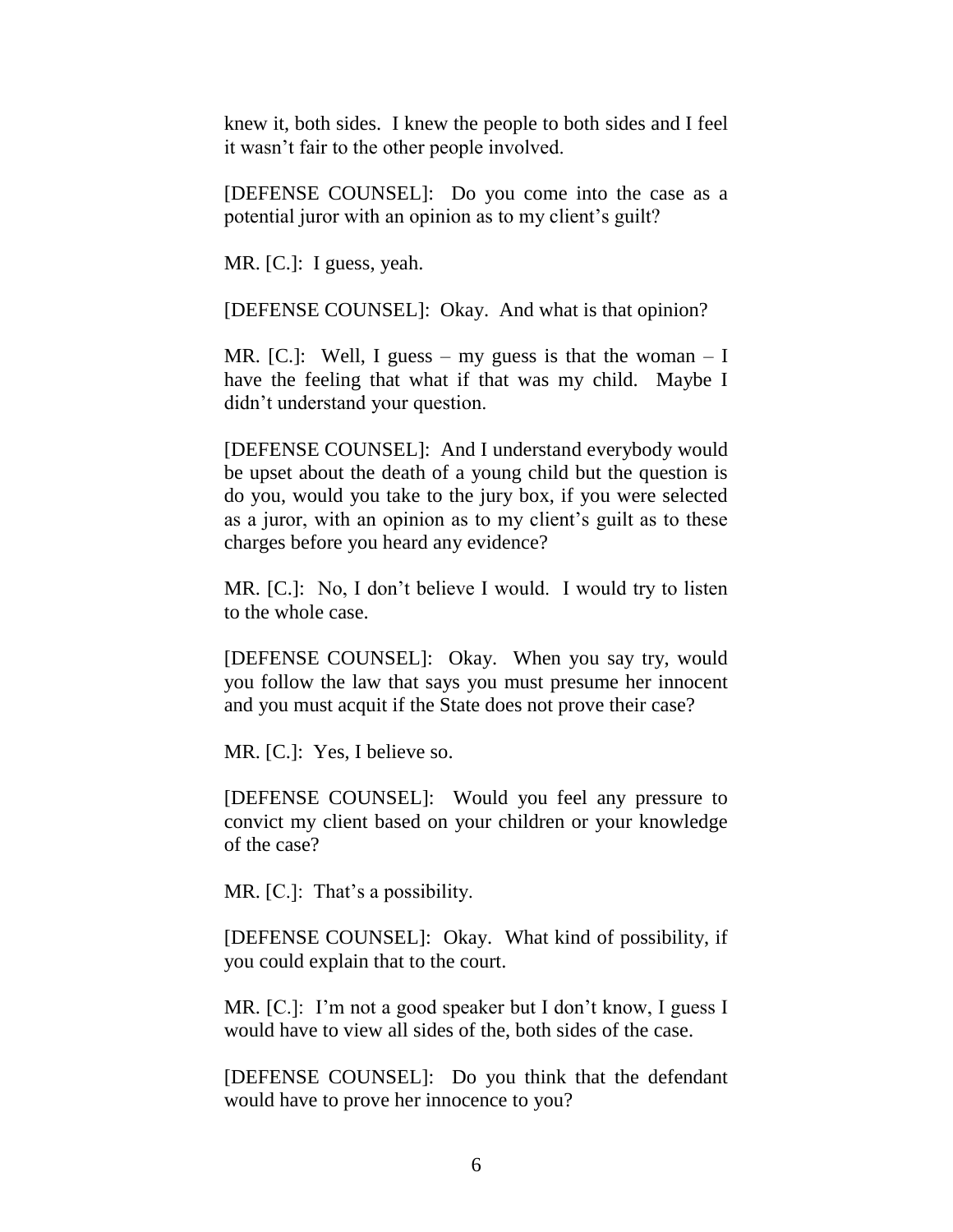Mr. [C.]: Yes.

[DEFENSE COUNSEL]: Okay. I have no further questions, Your Honor.

THE COURT: Mr. [C.], if the law requires the State to prove the case beyond a reasonable doubt and that"s the law and not the defendant proving innocence, could you follow the law that"s given to you in the case?

MR. [C.]: To the best of my knowledge, yes.

THE COURT: Even though it's against what you just said in your last answer, you would want her to prove her innocence? It's not her obligation, it's the State's obligation to prove her guilt. You would have to follow the law. You would want to see her prove her innocence?

Mr. [C.]: Yes, I would follow the law.

. . . .

[PROSECUTOR]: Would you be able to set that information aside and render a verdict only on what you hear in the courtroom?

MS. [B.]: Yes.

[PROSECUTOR]: Was there anything else about the case or information that you bring into the courtroom that causes you concern about serving as a juror?

MS. [B.]: No. There's always two sides to every story and a person should listen to both sides.

[PROSECUTOR]: I don"t have any other questions. Thank you, Judge.

[DEFENSE COUNSEL]: When you say – did you say that you have formed an opinion?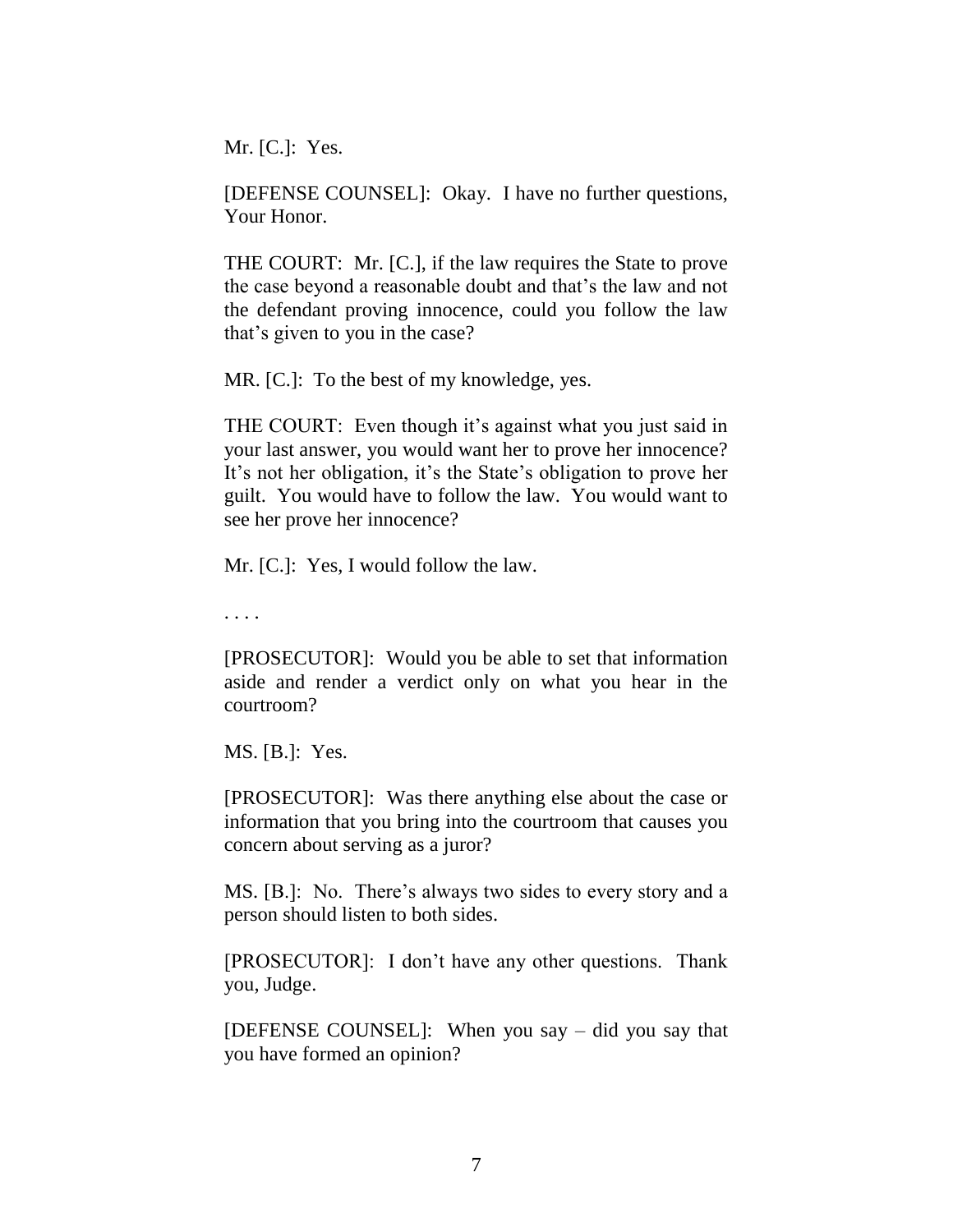MS. [B.]: I have formed an opinion but I really do need to listen to the other side.

[DEFENSE COUNSEL]: And what opinion is that?

MS. [B.]: I just really had a hard time with the accident and her drinking but I"m willing to listen to her side of the story as well.

[DEFENSE COUNSEL]: Let me ask you this. Do you have such an opinion that if you were on trial you"d want you to sit on the jury?

Ms. [B.]: No.

[DEFENSE COUNSEL]: And why is that?

MS. [B.]: Because my opinion could be swayed either way.

[DEFENSE COUNSEL]: Well, do you understand the concept as to, about presumption of innocence?

MS. [B.]: Yes.

[DEFENSE COUNSEL]: And you would apply that to my client, the presumption of innocence, despite your previous opinion?

MS. [B.]: Yes.

[DEFENSE COUNSEL]: Do you think that you can give my client a fair trial?

MS. [B.]: I can sure try. That's all I can say, I can sure try.

[DEFENSE COUNSEL]: Well, I don"t know if trying is good enough and I just want you to look into your heart as to whether you can sit as a juror and give my client a fair trial.

MS. [B.]: I can do that.

. . . .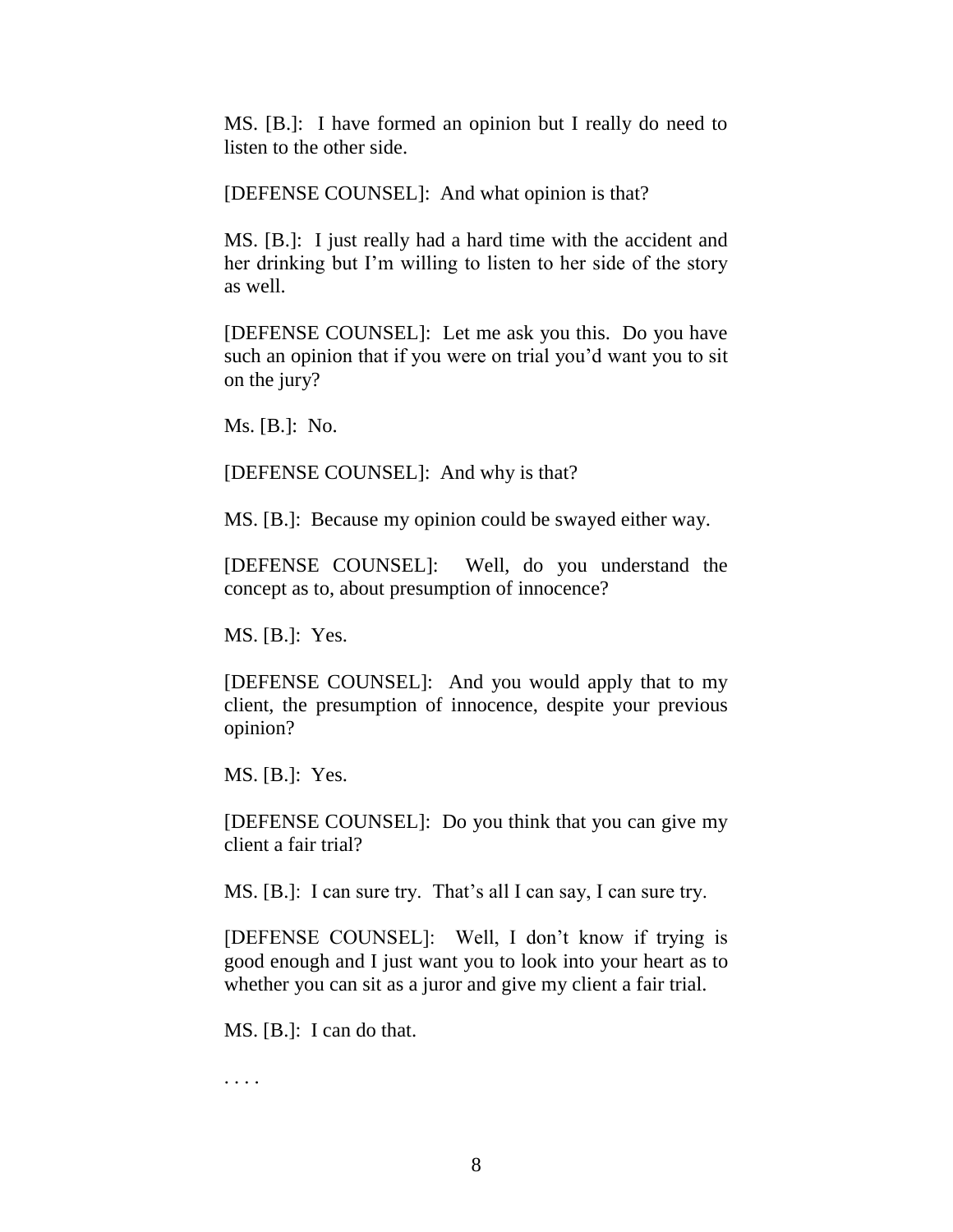THE COURT: What is the source of your not being able to say you can set that aside and just make a decision based upon what"s heard in the courtroom?

MS. [C.]: Because her blood alcohol was printed in the paper. She did take prescription drugs and you"re not supposed to mix the two. You are given the information by the doctor when you pick up the prescription.

THE COURT: Okay. But let's suppose your information in court was different than what was in the paper would you be able to make a decision based upon what you hear in court and ignore what you read in the paper if the paper was wrong? I don"t know what the paper said. Could you ignore it and only make a decision based on what"s heard in the courtroom and which may or may not match?

MS. [C.]: I can do my best. Like I said, I can't guarantee that I would. I have children.

THE COURT: Well, okay. You know, I know it's a difficult question.

MS. [C.]: It is hard.

THE COURT: But I just need to know. If there was something that was different from the paper than what you heard in the courtroom, the question is whether you would base it only upon what was heard in the courtroom?

MS. [C.]: Yes.

. . . .

[DEFENSE COUNSEL]: Okay. Earlier [the prosecutor] asked you to presume [the defendant] innocent given the knowledge that they have.

MS.  $[C.]:$  And I stated from what I've read in the paper – like I said, I can"t honestly give that answer, that I think she"s innocent at this point.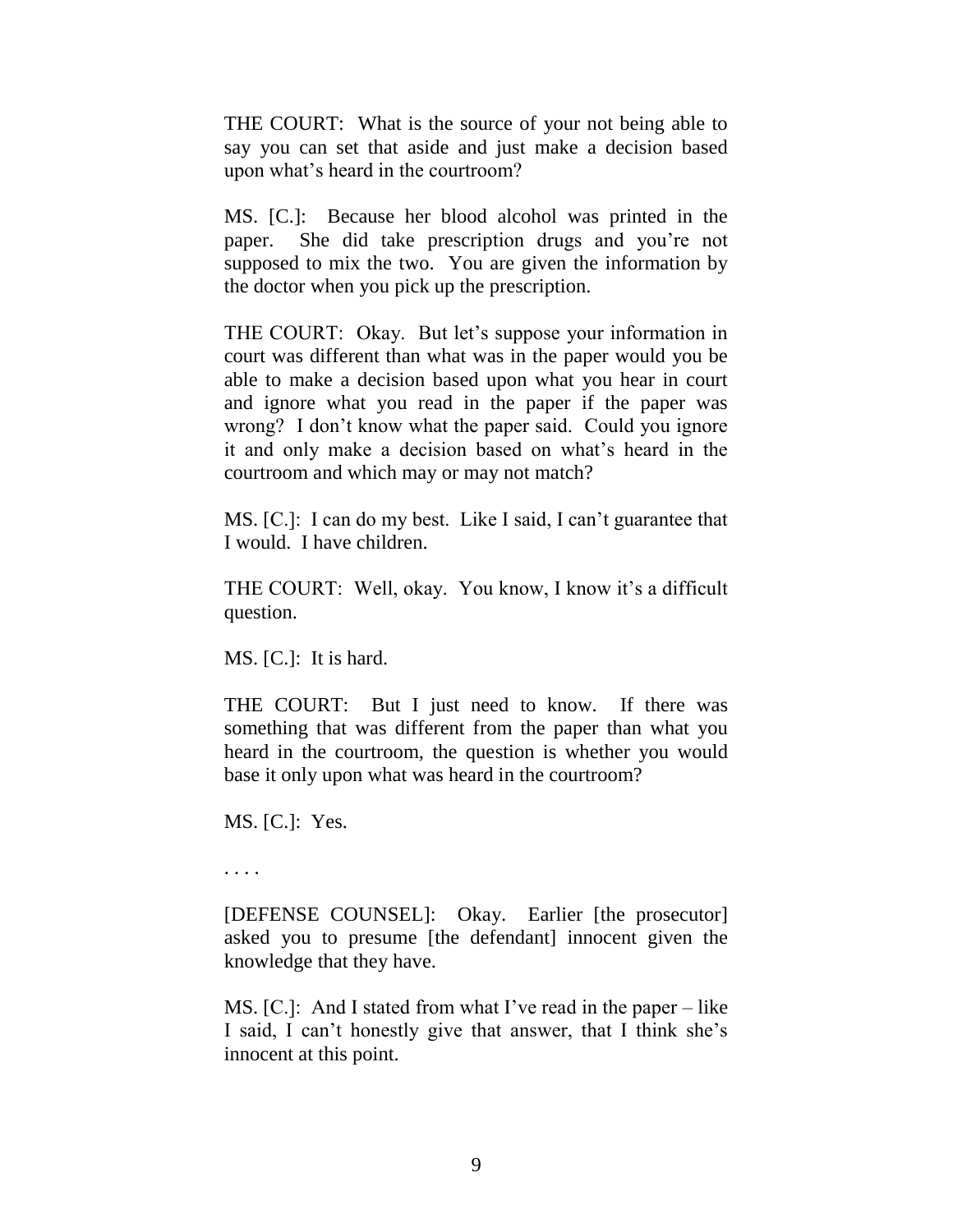[¶7] In addition to this individual questioning during the State"s portion of *voir dire*, the entire panel was also asked many broad questions during the defense *voir dire*, including: whether they felt they could not afford the appellant the presumption of innocence; whether they felt they could not set aside any information about the case they had read in the newspaper; whether the death of a child made them feel that someone should be convicted; whether the facts of the case were so sad that they could not fairly consider the evidence; and whether they felt that they could not be fair jurors. Not a single juror, including Mr. C., Ms. B., and Ms. C., answered in the affirmative.

[¶8] One way to evaluate the exercise of a district court"s discretion in relation to juror challenges for cause is to ask, first, whether the court exercised any discretion at all. In other words, did the district court simply disregard bias challenges? That was certainly not true in this case, where thirteen jurors were dismissed for cause, with twelve of the thirteen dismissed for expressing an inability to be fair to the appellant. Moreover, when explaining its reasoning for leaving Mr. C., Ms. B., and Ms. C. on the panel, the district court clearly enunciated that its decision making as to individual jurors was based upon its perception as to whether they truly could or would set aside any improper influences. These are the precise circumstances where, based upon a cold record, we are not going to substitute our judgment for that of the district court. One can, perhaps, pick out a word, or a phrase, or a sentence here and there and contend that, given that answer, the juror should have been dismissed. But viewed in its totality, the *voir dire* is revealed to have been a careful and deliberative process, designed to ferret out the truth. There was no abuse of discretion.

## *Did the district court abuse its discretion when it denied the appellant's motion for a change of venue?*

[¶9] Article 1, Section 10 of the Wyoming Constitution provides that criminal defendants are entitled "to a speedy trial by an impartial jury of the county or district in which the offense is alleged to have been committed." In turn, Wyo. Stat. Ann.  $\S$  1-7-102(a) (LexisNexis 2007) requires that "[e]very criminal case shall be tried in the county in which the indictment or offense charged is found, except as otherwise provided by law." Finally, W.R.Cr.P. 18 provides that, "[e]xcept as otherwise permitted by statute or by these rules, the prosecution shall take place in the county in which the offense is alleged to have been committed  $\dots$ ." Notwithstanding these mandates, W.R.Cr.P. 21(a) allows for trial elsewhere in the event of local prejudice that is too great for the defendant to receive a fair trial:

> (a) *Prejudice within county.* -- Upon timely motion of the defendant, the court shall transfer the proceeding as to that defendant to another county, but only if the court is satisfied that there exists within the county where the prosecution is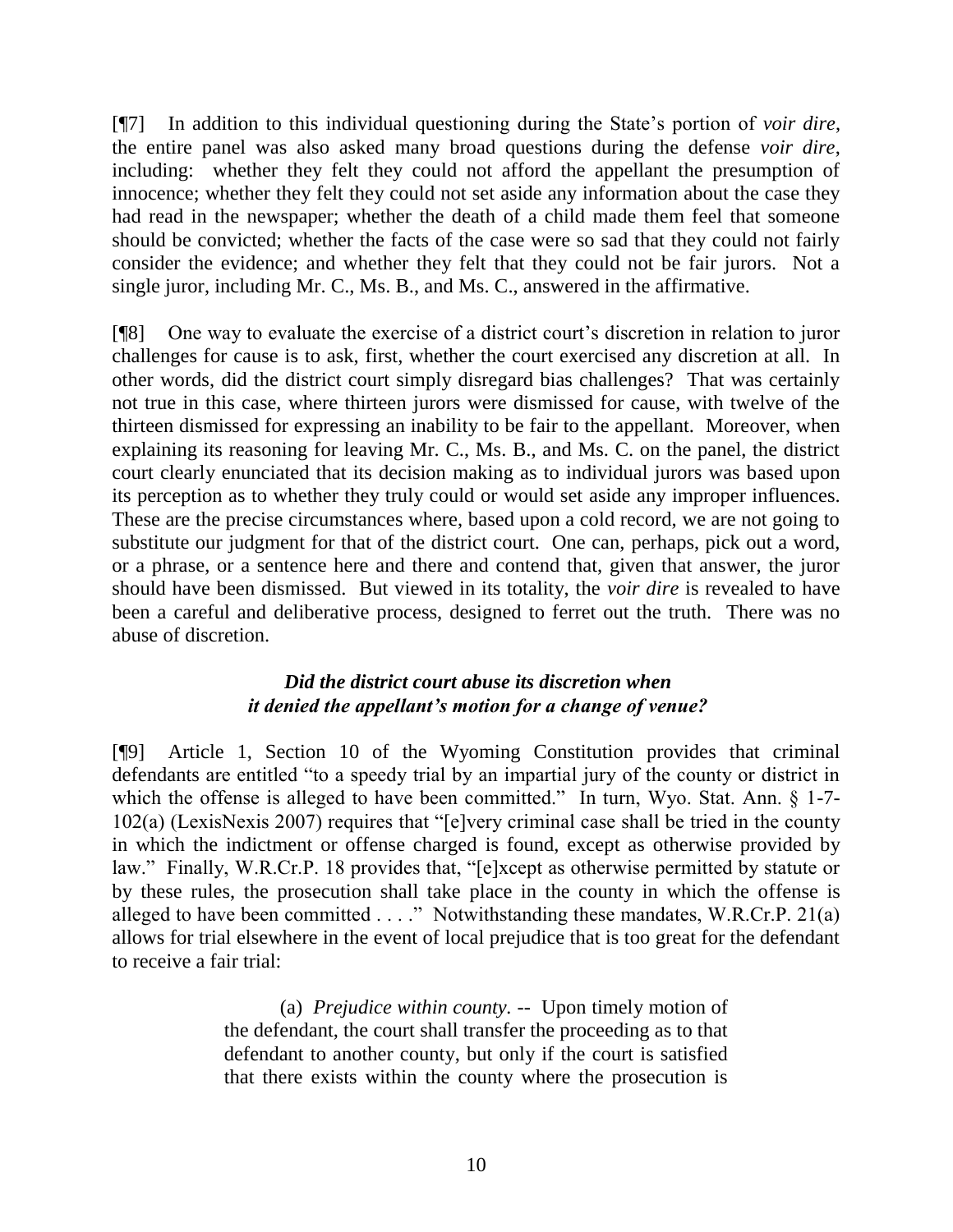pending so great a prejudice against the defendant that the defendant cannot obtain a fair and impartial trial in that county.

[¶10] At the end of the *voir dire* questioning, but before the exercise of peremptory challenges, the appellant filed a motion for change of venue, which motion contained the following listed arguments: (1) so great a prejudice existed locally against the appellant that she could not receive a fair trial; (2) there had been extensive pre-trial publicity about the case in the local media; (3) denial of the appellant"s earlier motion for a jury questionnaire prevented earlier discovery of the extent of the prejudice; (4) until *voir dire*, the appellant did not discover the depth of knowledge and the intensity of opinions that would be held by prospective jurors; (5) failure to change venue would violate the appellant's constitutional rights to a fair trial; and (6) it would be in the best interests of justice to change the venue of the trial. During the hearing on the motion in chambers, defense counsel emphasized the large number of prospective jurors who held strong opinions about the appellant"s guilt as a result of the pre-trial publicity. The district court said the following in denying the motion:

> THE COURT: All right. In considering the fact that we"ve got 31 who say they can grant the defendant the presumption of innocence and despite some last minute cross questioning or final questioning by the defense, no one even seemed to raise an eyebrow or an arm with this last questioning. I think we have a panel that can fairly hear this case and that"s why I"m going to deny the motion for change of venue.

[¶11] We have identified the following standard for reviewing a district court"s denial of a motion for change of venue:

> We review the denial of a motion for change of venue under an abuse of discretion standard, meaning we will not interfere with the trial court's decision unless the trial court acted in a manner exceeding the bounds of reason under the circumstances. *Nixon v. State*, 994 P.2d 324, 326-27 (Wyo. 1999). The party moving for change of venue has the burden of showing actual prejudice in the minds of the jurors so great that a fair trial cannot be obtained. *Id.* at 327.

. . . .

This Court has adopted a two-part test for determining whether a change of venue should be granted after *voir dire*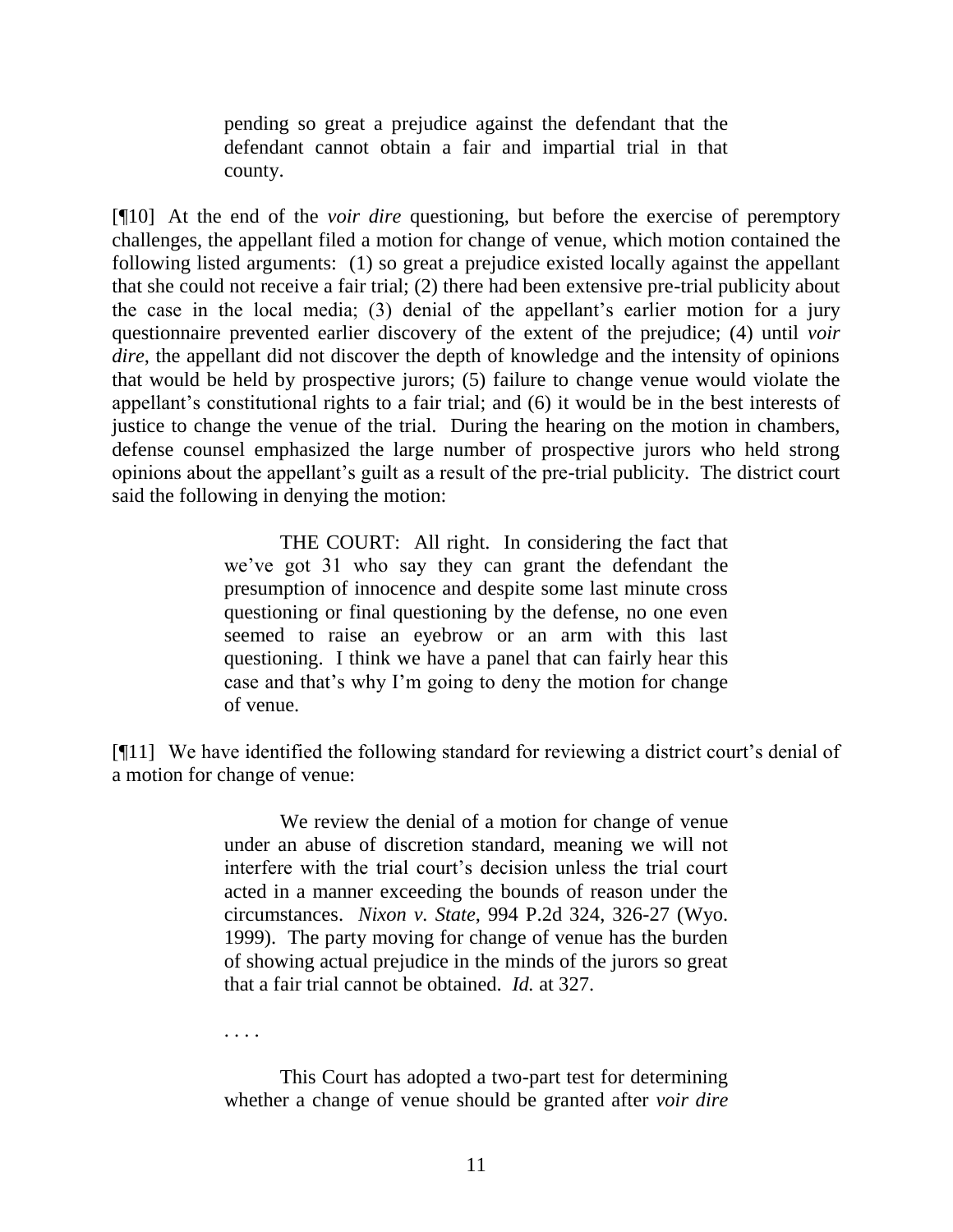because of pre-trial publicity: ""First, the nature and extent of the publicity must be considered; second, the difficulty or ease in selecting a jury must be considered along with the amount of prejudice which actually appears during *voir dire* examination."" *Sides* [*v. State*], 963 P.2d [227,] 231 [(Wyo. 1998)] (quoting *Murry* [*v. State*], 713 P.2d [202,] 208 [(Wyo. 1986)]).

*Urbigkit v. State*, 2003 WY 57, ¶¶ 26-27, 67 P.3d 1207, 1220 (Wyo. 2003). Prejudice will not be presumed from mere local publicity; such presumption will rarely be invoked and only in extreme circumstances. *Sanchez v. State*, 2006 WY 116, ¶ 13, 142 P.3d 1134, 1139 (Wyo. 2006). To require venue to be changed, pre-trial publicity must be so inflammatory as practically to dictate the community"s opinion. *Id*.

[¶12] We will somewhat summarily affirm the district court"s denial of this motion for change of venue, for two reasons: first, the nature and extent of the pre-trial publicity has not been shown; and second, an impartial jury was seated with relatively little difficulty. No newspaper articles, or other forms of pre-trial publicity were presented below, or in this Court, so we do not know that such publicity was anything but factual, and factual accounts are not, in and of themselves, prejudicial. *Collins v. State*, 589 P.2d 1283, 1289 (Wyo. 1979). This case is similar to *Murry v. State*, 713 P.2d 202, 208 (Wyo. 1986), where we said the following:

> It is to be expected that most of the jury panel will have heard about a sensational case, but there is no requirement that a juror be ignorant of the facts and issues involved in a case. *Wilcox v. State*, [670 P.2d 1116, 1119 (Wyo. 1983)]. The totality of the circumstances must indicate the presence of improper prejudice. *Weddle v. State*, Wyo., 621 P.2d 231 (1980). The question focuses on whether a fair jury was ultimately seated. *Shaffer v. State*, [640 P.2d 88, 103 (Wyo. 1982)]. We recently reaffirmed these basic principles in *Pote v. State*, Wyo., 695 P.2d 617 (1985).

[¶13] A fair and impartial jury was seated in this case when the requisite number of jurors, despite the existence of apparently substantial pre-trial publicity, declared themselves able to set aside anything they had read or heard about the case, and able to set aside any opinions they had previously reached, and declared themselves able to determine the matter based solely upon the evidence they heard in court and the instructions given them by the judge. We affirm the denial of the motion for change of venue.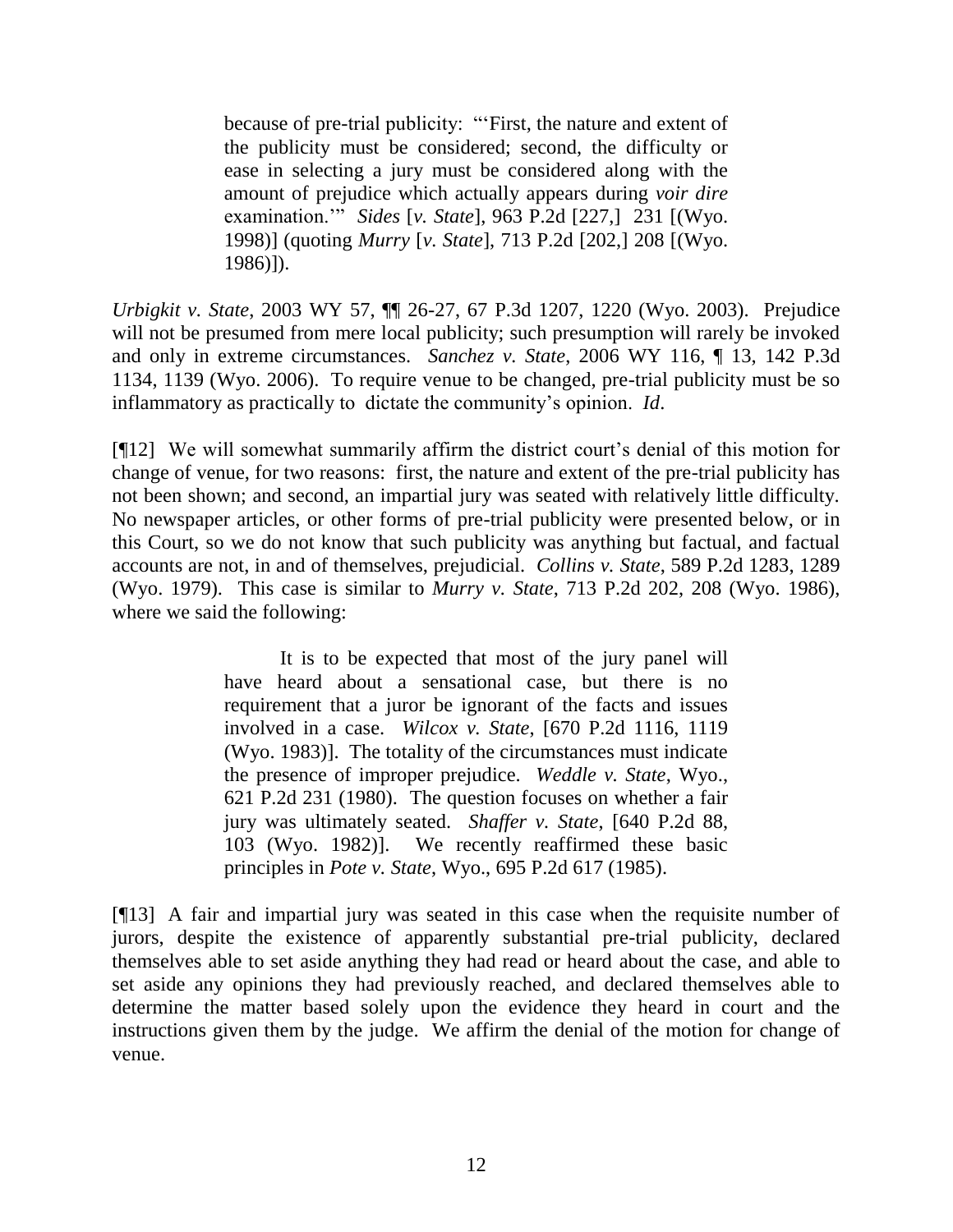## *Did certain statements by the prosecutor during rebuttal closing argument constitute plain error?*

[¶14] Although she did not object to them below, the appellant contends in this appeal that certain statements of the prosecutor during rebuttal closing argument constituted plain error. Our standard of review in such instances is as follows:

> The general rule in Wyoming is that a failure to interpose a timely objection to improper argument is treated as a waiver, unless the prosecutor"s misconduct is so flagrant as to constitute plain error, requiring reversal. *Armstrong v. State*, 826 P.2d 1106, 1115 (Wyo. 1992). A plain error analysis requires the appellant to demonstrate the violation of a clear and unequivocal rule of law, clearly reflected in the record, resulting in the abridgment of a substantial right of the party to his material prejudice. *Arevalo v. State*, 939 P.2d 228, 232 (Wyo. 1997). We are reluctant to find plain error in closing arguments "lest the trial court becomes required to control argument because opposing counsel does not object." *James v. State*, 888 P.2d 200, 207 (Wyo. 1994) (quoting *Taul v. State*, 862 P.2d 649, 659 (Wyo. 1993)).

> In analyzing claims of prosecutorial misconduct, we consider the prosecutor's argument in the context in which it was made and with regard to the evidence produced at trial. *Taul v. State*, 862 P.2d 649, 659 (Wyo. 1993). Although counsel are allowed great latitude in the argument of cases, argument must be kept within the evidence. *Dice v. State*, 825 P.2d 379, 384 (Wyo. 1992). Statements calculated to inflame, prejudice or mislead the jury are not permitted. *Taul*, 862 P.2d at 659.

*Montoya v. State*, 971 P.2d 134, 136 (Wyo. 1998).<sup>2</sup> Reversal is required where a reasonable probability exists that, absent the error, a verdict more favorable to the

 $\overline{a}$ 

<sup>&</sup>lt;sup>2</sup> Whether the appellant's brief in this case contains a legitimate plain error analysis is a debatable question. The lack of such analysis may cause us to disregard the argument. *Schultz v. State*, 2007 WY 162, ¶ 19, 169 P.3d 81, 87 (Wyo. 2007); *Pena v. State*, 2004 WY 115, ¶ 44 n.7, 98 P.3d 857, 874 n.7 (Wyo. 2004); *Doyle v. State*, 954 P.2d 969, 975 (Wyo. 1998); *Billis v. State*, 800 P.2d 401, 433-34 (Wyo. 1990). We have given the appellant the benefit of the doubt because, while the brief does not track normal plain error analysis, it does show that the record clearly reflects the alleged misconduct, and it identifies the constitutional rights that the alleged misconduct violated. It is left for us to conjecture that, by claiming a fair trial was denied to her, the appellant is claiming that a fair trial would have resulted in a more favorable verdict.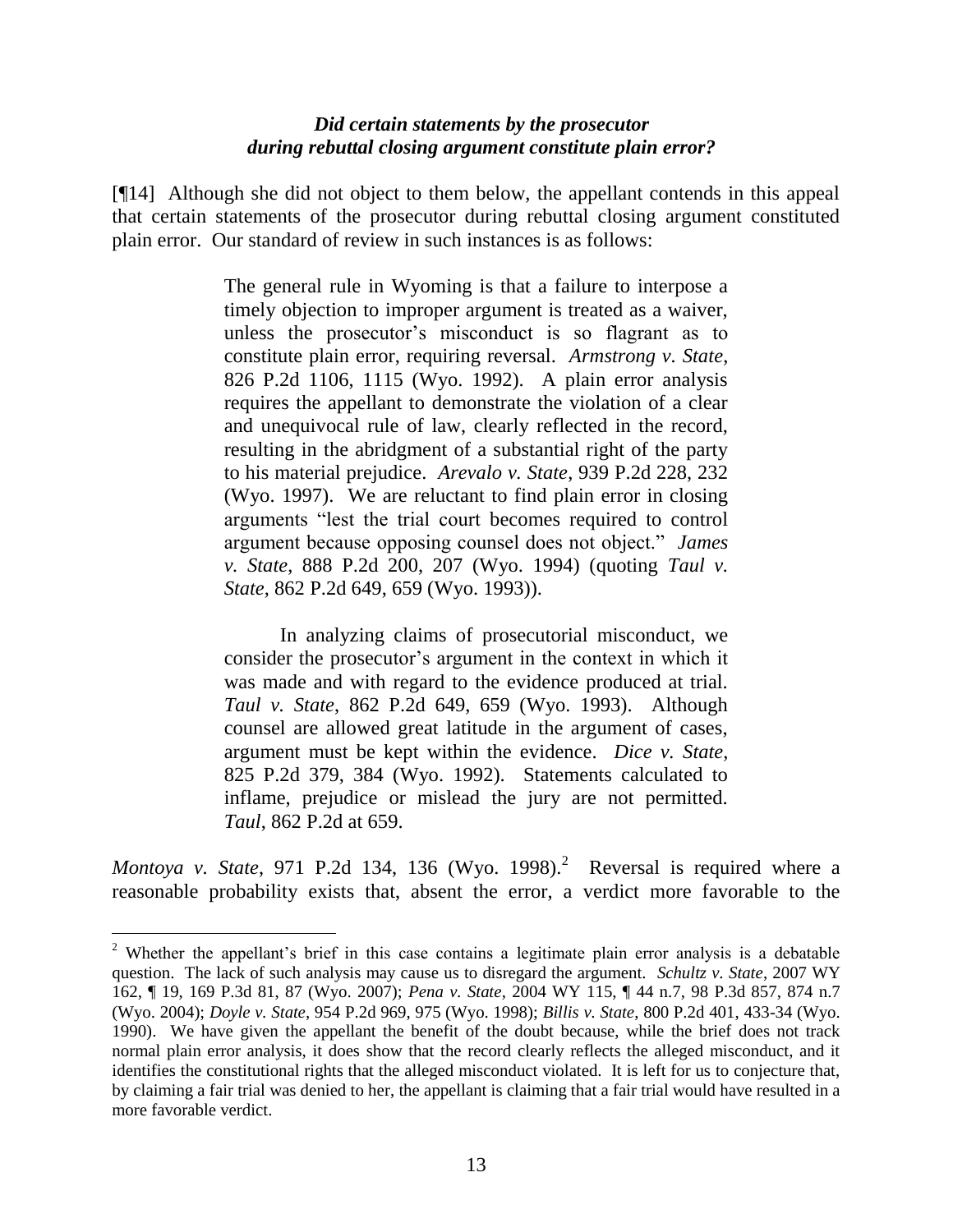appellant would have resulted. *Szymanski v. State*, 2007 WY 139, ¶ 27, 166 P.3d 879, 886 (Wyo. 2007). The burden of proving plain error is upon the appellant. *Talley v. State*, 2007 WY 37, ¶ 9, 153 P.3d 256, 260 (Wyo. 2007).

[¶15] The appellant contends that several statements made by the prosecutor during rebuttal closing argument violated two of her basic constitutional rights: that the prosecutor may not comment upon the defendant"s exercise of her right to remain silent, and the prosecutor may not attempt to shift the burden of proof to the defendant. *See Condra v. State*, 2004 WY 131, ¶ 17, 100 P.3d 386, 390-91 (Wyo. 2004); *Tortolito v. State*, 901 P.2d 387, 390-91 (Wyo. 1995). The State counters with the argument that the prosecutor"s statements were legitimate responses to defense counsel"s arguments, and were legitimate comments about the state of the evidence. Because this all must be viewed in context, we will quote at length from defense counsel"s closing argument, and from the State's rebuttal, with the challenged statements being highlighted:

### BY [DEFENSE COUNSEL]:

. . . .

So lets start there, lets talk about evidence, ladies and gentlemen, and lets talk about proof and lets talk about assumptions, presumptions, and hopes, and witnesses that you never heard or saw, and lets talk about the State's case. The State's case is this.

They would have you believe that my client, who they"ve presented no evidence, would have any motive to do or to lie or that she"s a known liar or is inconsistent or has lied in the past would be driving down the street, that she would get into a wreck, and then she would floor her car to 100 percent to get away from some sort of problem that she was in because she had consumed some amount of alcohol. The problem with that presupposition is really twofold.

First of all, they have to convince you of that. In other words, they have to only call witnesses that support that. They have to get witnesses to say that version of events because if they don"t they lose. And why do they lose? Because then the original wreck and the alcohol are not tied to the ultimate death of Madison Scalzo, then you must acquit according to the law.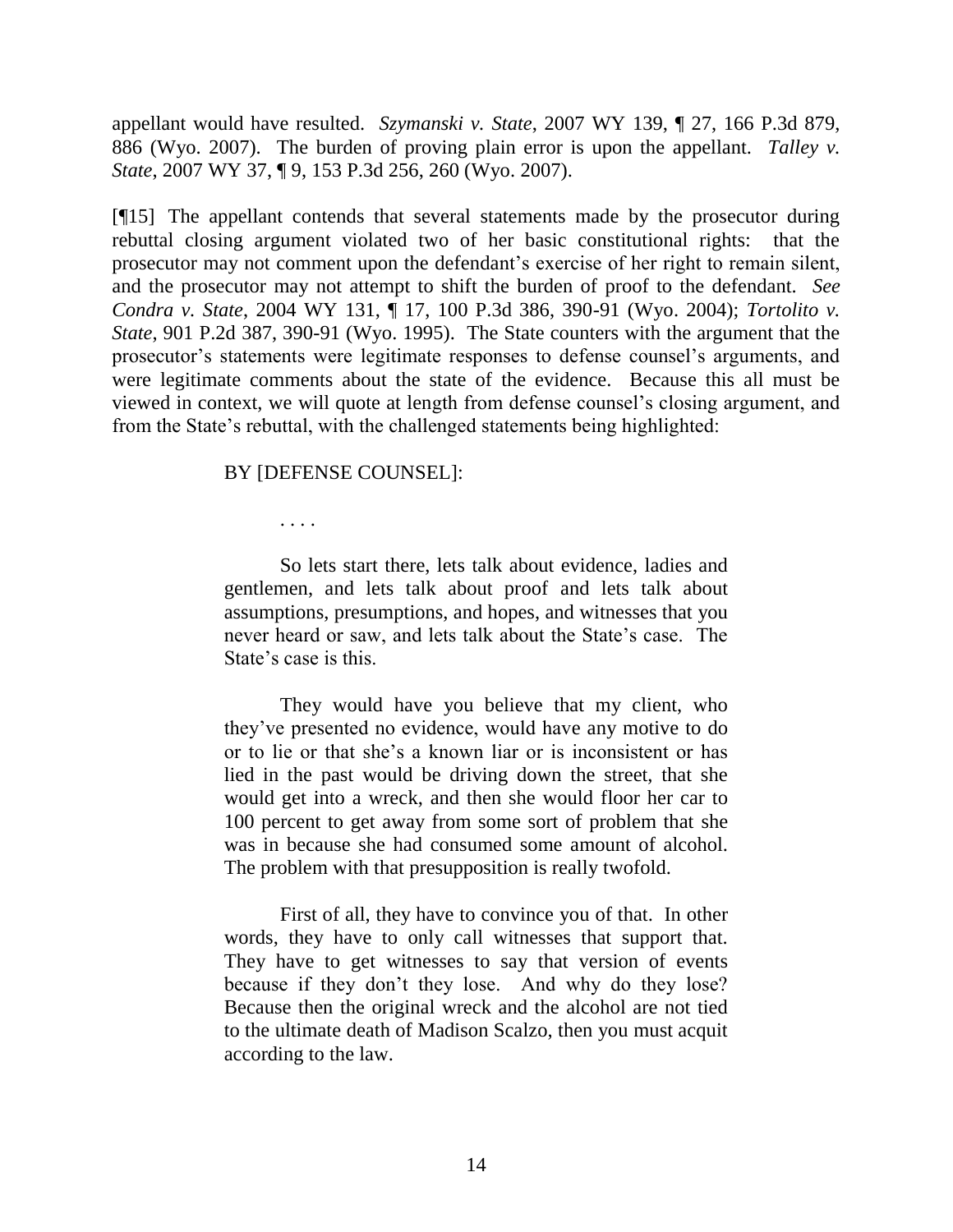So what does the State do? They call basically two witnesses to support the proposition that my client got into a wreck, that she didn"t lose control of the vehicle but that she fled the scene. [SP] was the first. [SP] says, oh, I remember like it was yesterday, I saw it in my rearview mirror, I am 100 percent sure, absolutely no question about it that this is what took place, she backed up and then she sped off.

But we find out that only two days after the wreck – and this had not come out when Detective Wasson testified, first testified. But two days after the wreck she had spoke to Detective Wasson who is investigating the wreck. And what does she say? She says that she sees it in the rearview mirror, she sees the wreck, she thought the vehicle might have slowed, didn"t think it came to a stop, and then it sounded like the motor revved up and it went on.

. . . .

Another aspect of that that"s very interesting is that you heard Detective Wasson say that he had consulted with Mark Ziska who is with the police department. And that Mark Ziska is a crash reconstructionist that works for the Gillette Police Department. Interesting that we didn"t find any testimony and never saw Mr. Ziska testify because after all if he"s a crash reconstructionist and he was observing the scene, he was there that night, certainly he could have gotten up on the stand under oath and showed you the pictures and showed you where my client backed up.

They don't call him. You know why? Because they know he wouldn"t say that and that doesn"t fit in with their case and that doesn"t lead to a conviction, and then where are they because you"ve got to get a conviction, afterall [sic] something terrible has happened.

Most troubling, even more than Mr. Ziska, however, is that we know there"s yet another eyewitness named [LSW]. She was listed in the State's pretrial. Do we see her? She didn"t testify. The State chose not to give you that evidence, and what do I ask Detective Wasson? Hey, you interviewed several people, didn't you? Yes. You interviewed [LSW]?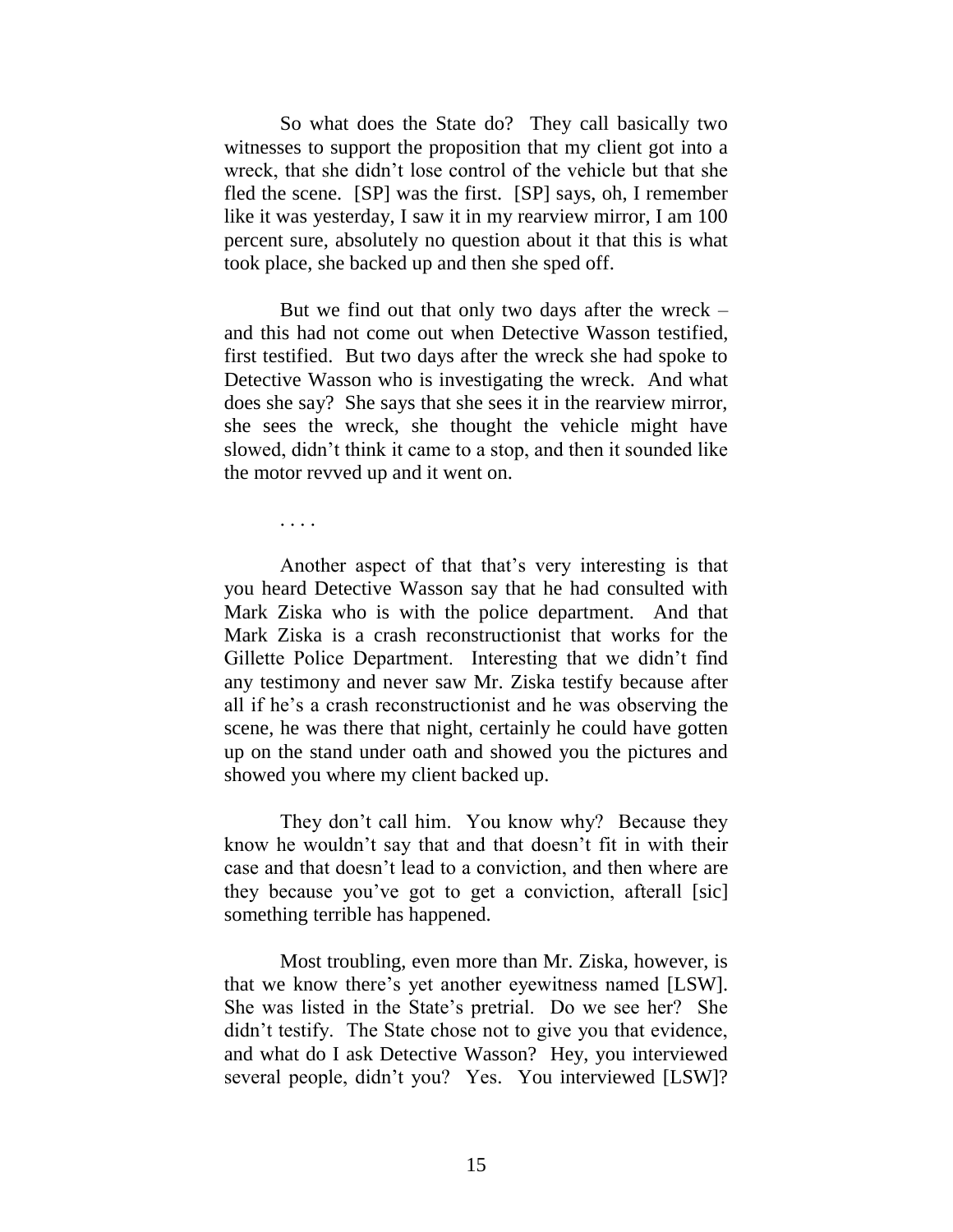Yes. And she said she never saw the vehicle stop. That, in fact, it slowed after the collision, roar of the engine, and it was off to the races.

Why do you think the State would not want you to hear that witness, eyewitness testimony? Why do they cherry pick only the things that are good for them? And I"ll tell you why and it's quite, so simple. Because they know if this is unintended acceleration they can"t make their proximate cause and they lose the aggravated vehicular homicide case.

. . . .

The State doesn"t want to talk about [unintended acceleration]. They are hoping that because of your overwhelming grief, just like mine, that you"ll just kind of overlook the flaws in their case. You"ll overlook the fact that they don"t call witnesses. You"ll overlook the fact that they don"t talk about the physical evidence.

You"ll overlook the fact that there was an eyewitness that could have testified to something different. You"ll overlook the idea that Mark Ziska didn"t testify. That you"ll overlook all of that because there must be a reckoning. Yet, the law forbids you to be governed by sympathy, prejudice, or public opinion.

. . . .

Another issue about the intoxication, ladies and gentlemen, is that – and once again it goes to, it goes to why didn't we hear from someone? And that is you heard [MM] testify, and he says, well, at 10 until 6 I saw her. She walked into the rec center, I chatted with her, nothing seemed up, I didn't smell any alcohol, she didn't seem intoxicated to me, she didn"t seem to have any problem.

. . . .

By the same token Wasson works for the Gillette Police Department, and they certainly have an interest in the outcome of this case. Take a look around in the courtroom.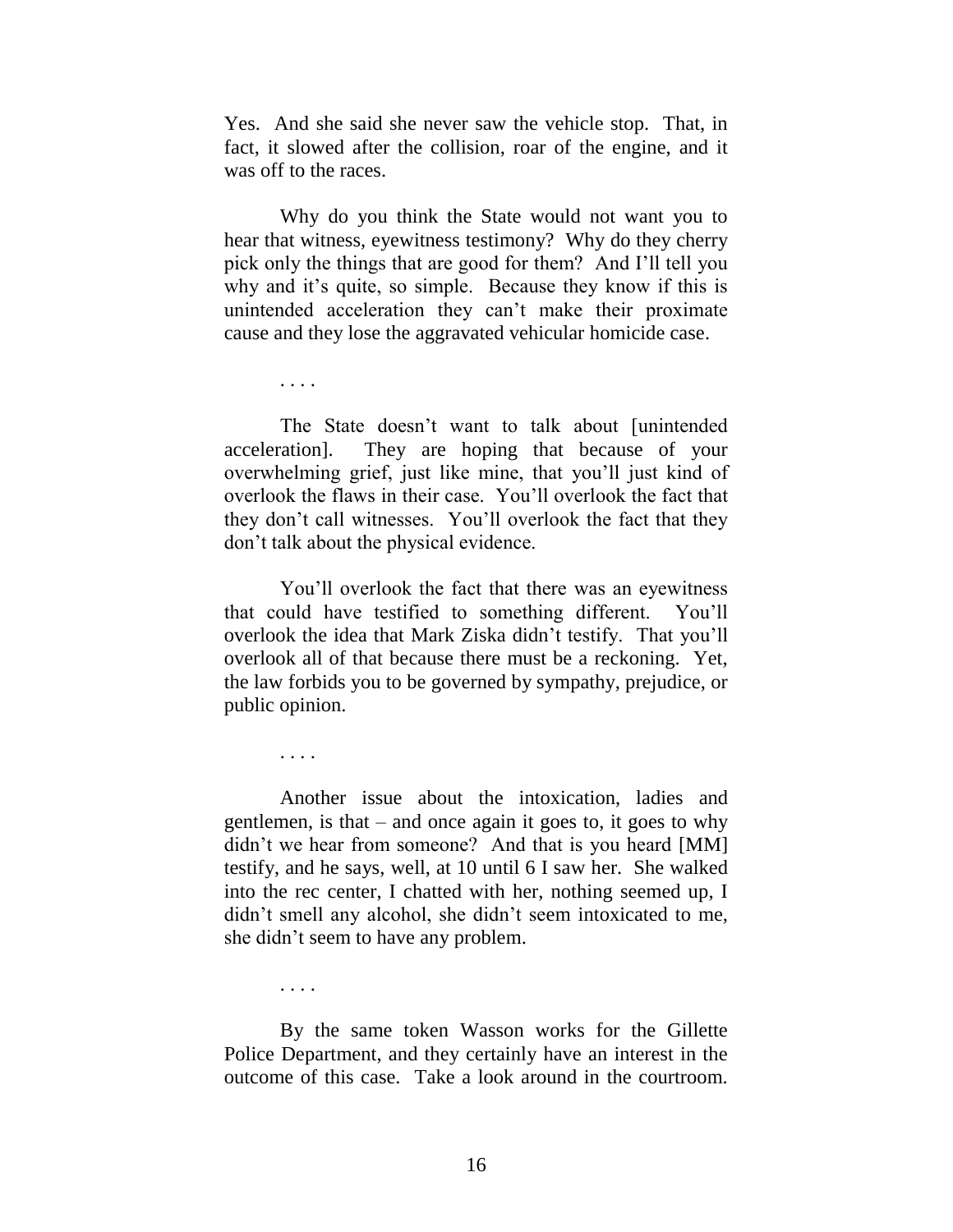There are at least six or eight different officers that are watching this closing argument. They certainly have an interest in the outcome of the case.

What about the ER staff? Would they have an interest in the outcome of the case? If she smelled of alcohol, if she was slurring her words, if she seemed so intoxicated following this wreck, where are the ER staff? How come they"re not called?

. . . .

#### BY [THE PROSECUTOR]:

. . . .

You get to decide who you believe. You get to decide who is credible. You get to decide who's got an interest in this in making those determinations. And does the fact that you only heard us call [SP] and [TM] mean there"s got to be a reasonable doubt with respect to the facts? Absolutely not.

Ladies and gentlemen, those jury instructions say you can find the proof of one fact beyond a reasonable doubt from one witness that you find believable. There is no minimum requirement. There is no rule that says that every single witness who was involved in the case has to come to court and testify about that.

*Can you imagine, ladies and gentlemen, if there was some evidence out there to establish that an EMT while rendering aid to LaDonna Carothers poured a beer in her mouth that somebody might have called that witness? Probably very likely you would have heard from that person.*

*If there was evidence to establish that with respect to the telephone calls that she talked to Detective Wasson about actually got made and that there's a cell phone record documenting that cell phone call, do you think if that had actually happened there would be evidence to support that? Probably, you would have heard that.*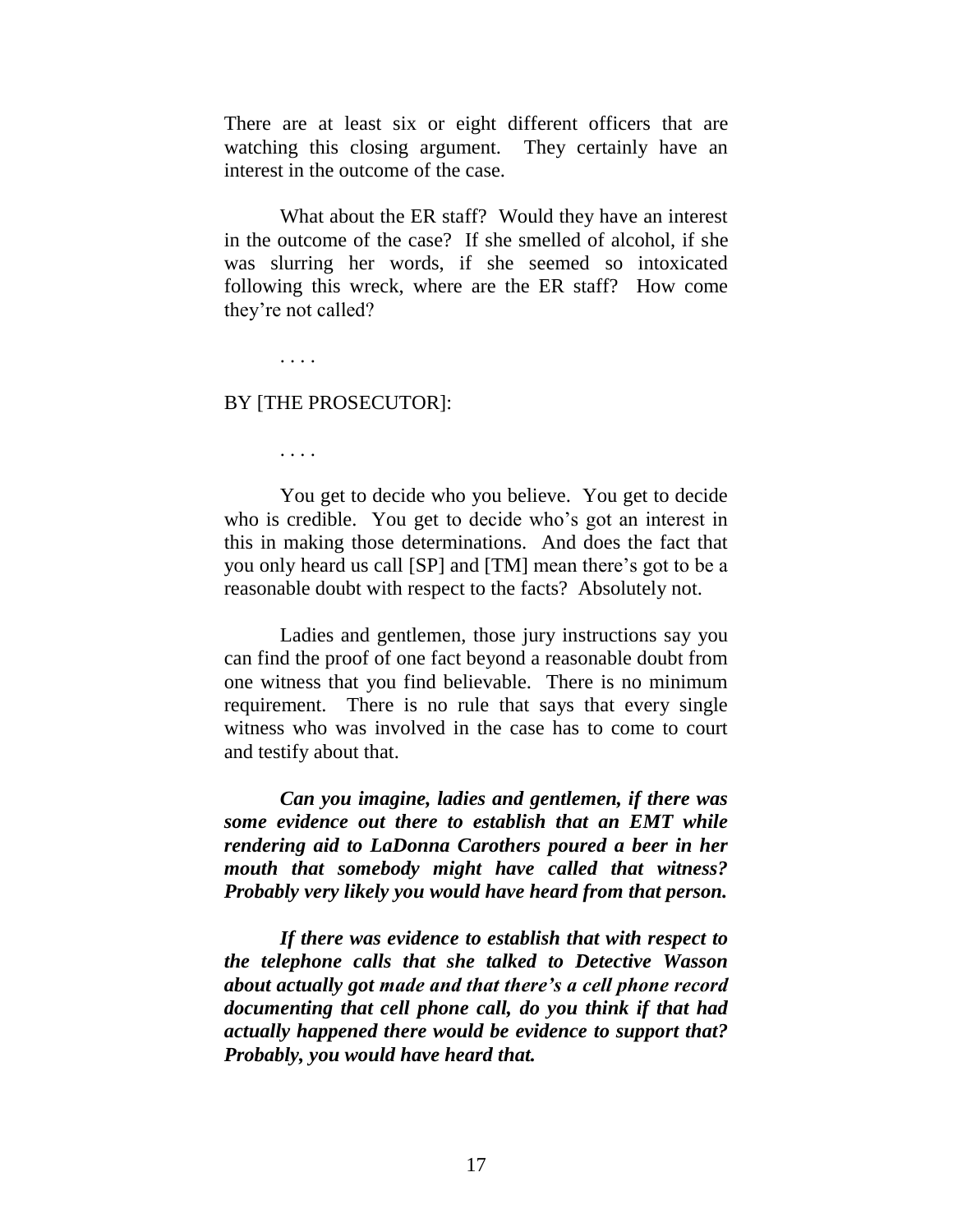You heard the evidence from two eyewitnesses who watched her drive drown [sic] Brooks Avenue. You heard testimony from Detective Wasson who summarized the accident investigation. You"re right, you didn"t hear from Mark Ziska. Instead the State of Wyoming called [GB] who is a mechanical engineer who looked at all of the evidence, who examined the vehicle, who has specialized training and is an expert in this field, and interestingly enough is not sitting in the audience and is not a member of the Gillette Police Department.

He is a person who has a very refined specific task and he was given the job of examining the evidence in an objective fashion and telling you what the facts mean. Would it have been helpful to hear Mark Ziska come in and say the same thing? Probably not. If Mark Ziska had something different to say do you think that somebody might have called him and had him say that? Probably so.

. . . .

Look at the evidence that you have and use your common sense and look about what you heard in the courtroom and don"t start trying to decide if there"s other stuff out there that might be because that's not your job. Your job is to evaluate what you heard in this courtroom and evaluate the witnesses you heard in this courtroom, and when you do that the evidence is very easy to interpret and the verdict is very easy to reach because what you will find is there is no doubt that the defendant was drinking that day.

She even tells you how much she was drinking, the scientific evidence corroborates that. There"s no doubt that she hit a parked car. There"s no doubt she sped away from the scene. *And, ladies and gentlemen, really the difficulty here with [Defense Counsel's] whole argument about unintended acceleration is there's no evidence even from the defendant that that's what happened.*

You heard Mr. Schmidt tell you that the key to this entire phenomenon, if you will, is that the driver has to say I was pushing down on what I thought was the brake and my car was careening out of control. And you heard her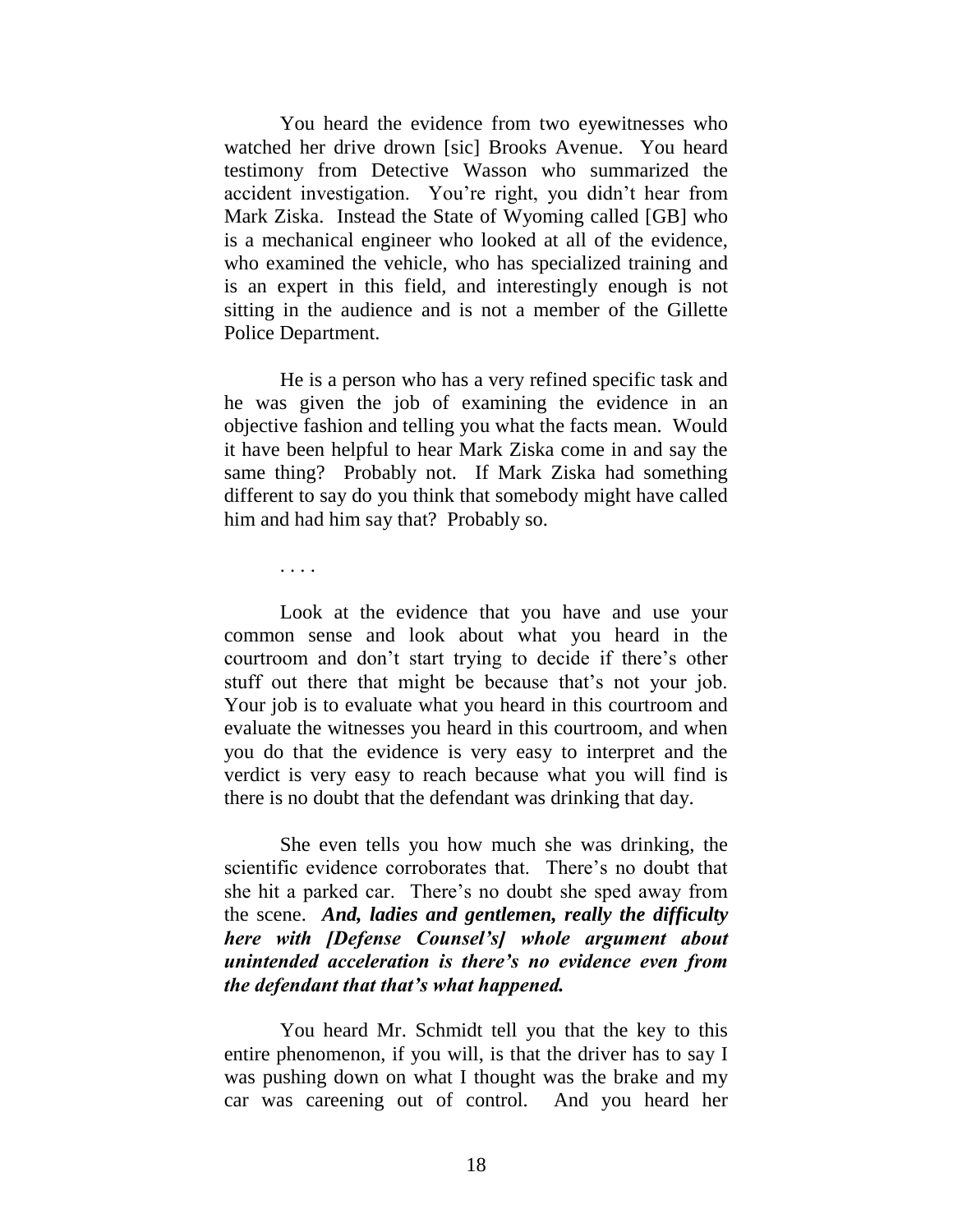statement, you heard what she told Detective Wasson within an hour, an hour an a hour after the wreck.

She didn"t say she stepped on the wrong peddle [sic]. She said the car spontaneously, all by itself, it was touched or anything, it was some sort of high idle thing and it was going down the road at maximum throttle by itself. And even Mr. Schmidt had to tell you that's not unintended acceleration.

# (Emphasis added.)

[¶16] We have quoted at such length from the closing arguments to show the context of the prosecutor"s remarks in rebuttal. Most of those remarks were clearly directed at refuting defense counsel"s allegations that the State purposefully hid evidence from the jury by not producing certain witnesses. The prosecutor was not suggesting that the appellant had a duty to call witnesses. Rather, he was explaining why the State called the witnesses that it did, and not others. In addition, the prosecutor's comment that "there's no evidence even from the defendant" that unintended acceleration caused the accident, was not a comment upon the appellant's right to remain silent, but was a comment about the contents of the statement that the appellant did give to the police.

[¶17] Two cases clearly guide us to an affirmance on this issue. In *Helm v. State*, 1 P.3d 635, 641 (Wyo. 2000), we found it proper for the State to comment upon the lack of factual support for the defendant's theory of the case. That is exactly what happened here. The appellant brought in an expert witness to explain to the jury the phenomenon known as "pedal error" or "unintended acceleration." The point of the prosecutor's closing remarks was simply that there was insufficient evidence in the appellant"s statement to police to support that theory. That is not an attempt to call attention to her decision not to testify, nor is it an attempt to shift the burden of proof to her.

[¶18] Similarly, in *Sturgis v. State*, 932 P.2d 199, 205 (Wyo. 1997), we concluded that, where a defendant chooses not to testify, but chooses to introduce into evidence her earlier statement to police, "the door swings both ways, affording the prosecutor a similar opportunity to make some comment over what she said or neglected to say." As with the prosecutor's comments in *Helm*, this is not a comment upon the appellant's right not to testify. *Id.* We find no prosecutorial misconduct in the rebuttal closing argument.

# *Did the district court abuse its discretion when it denied the appellant's motion to strike from the PSI the recommendations of the probation and parole agent who prepared it?*

[¶19] Wyo. Stat. Ann. § 7-13-407(a)(ii) (LexisNexis 2007) requires state probation and parole agents to "[i]nvestigate all cases referred by any court . . . and report to the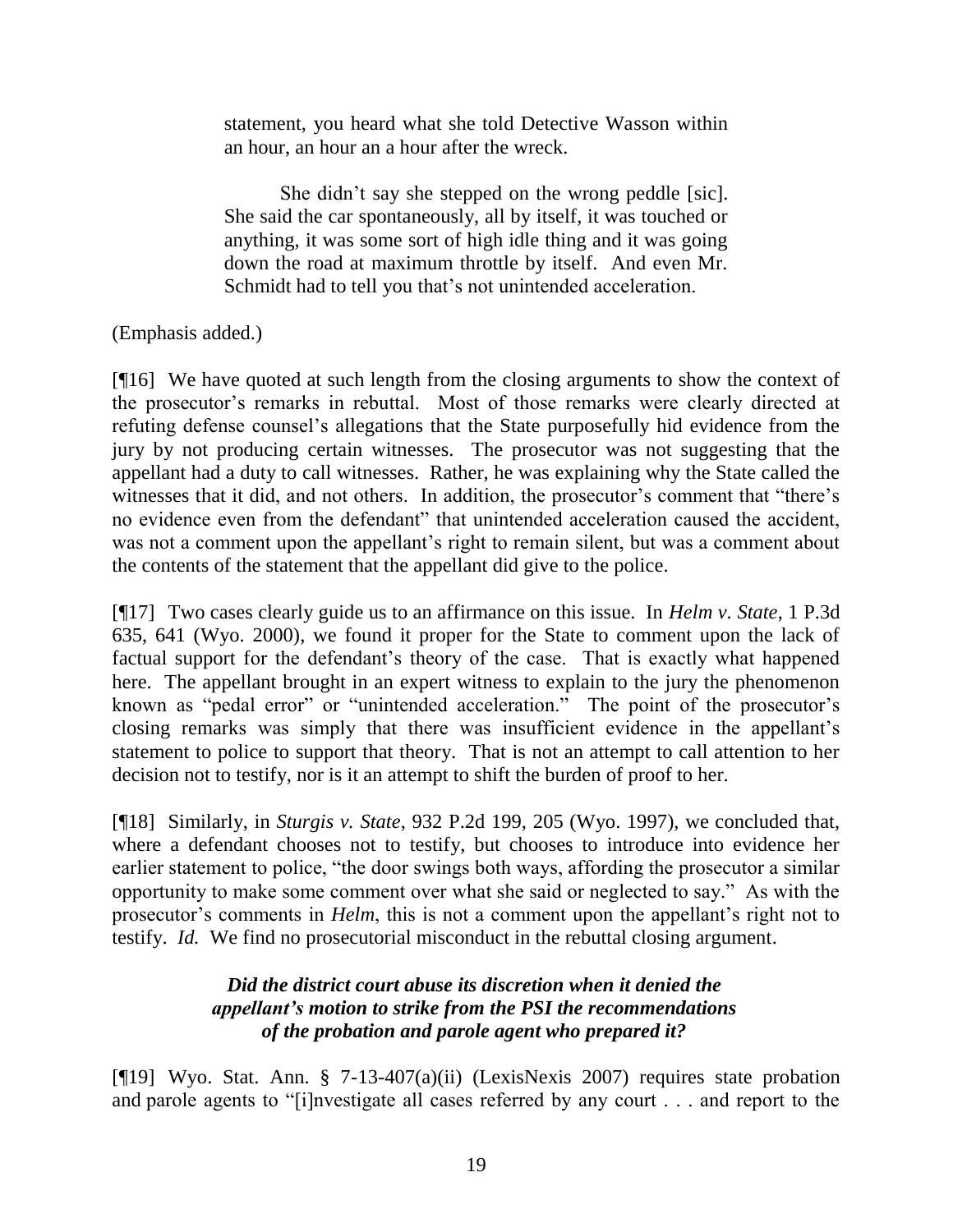court . . . in writing[.]" One such investigation and report is the PSI mandated by W.R.Cr.P. 32(a) for all felony cases. The content of the report is dictated by W.R.Cr.P.  $32(a)(2)$ :

> (2) Report. – The report of the presentence investigation shall contain:

> > (A) Information about the history and characteristics of the defendant, including prior criminal record, if any, financial condition, and any circumstances affecting the defendant"s behavior that may be helpful in imposing sentence or in the correctional treatment of the defendant.

> > (B) *Verified information stated in a nonargumentative style containing an assessment of the financial, social, psychological, and medical impact upon, and cost to, any individual against whom the offense has been committed* and attaching a victim impact statement as provided in W.S. 7-21-103 if the victim chooses to make one in writing. In any event the report shall state that the victim was advised of the right to make such a statement orally at the defendant's sentencing or in writing. If the victim could not be contacted, the report shall describe the efforts made to contact the victim.

> > (C) Unless the court orders otherwise, information concerning the nature and extent of nonprison programs and resources available for the defendant; and

> > (D) Such other information as may be required by the court.

(Emphasis added.)

[¶20] The victim impact statement provided by Wyo. Stat. Ann. § 7-21-103 (LexisNexis 2007) "may include but shall not be limited to" the matters listed in Wyo. Stat. Ann. § 7-  $21-102(c)$ :

. . . .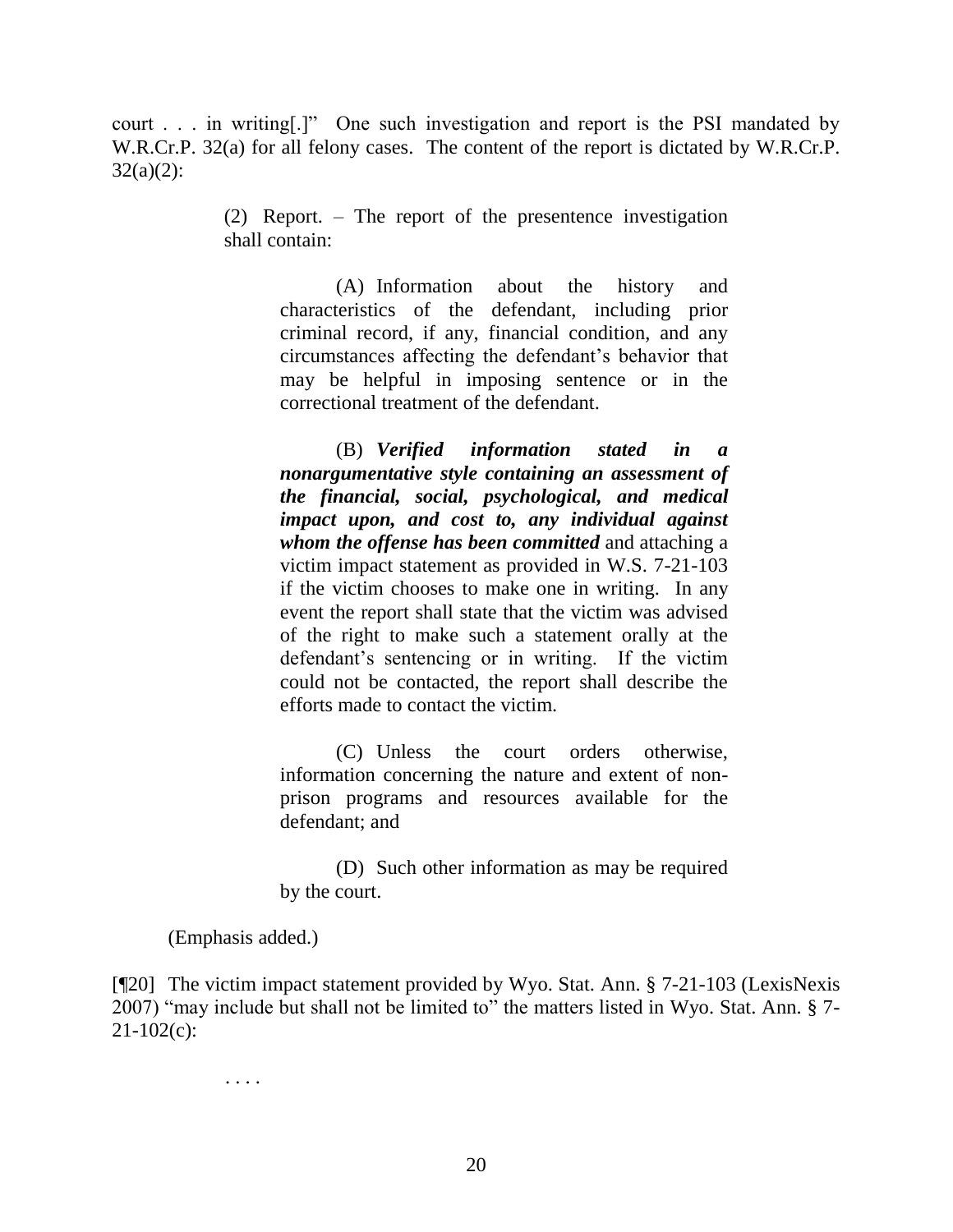(i) An explanation of the nature and extent of any physical, psychological or emotional harm or trauma suffered by the victim;

(ii) An explanation of the extent of any economic loss or property damage suffered by the victim;

(iii) The need for and extent of restitution and whether the victim has applied for or received compensation for loss or damage; and

(iv) The victim"s recommendation for an appropriate disposition.

[¶21] We have quoted these statutes and court rules at length to show the "victim impact" evidence that is to be made available to the sentencing judge, and to contrast the information that should be provided by the probation and parole agent with the information that may be provided by a victim.<sup>3</sup> In the instant case, the deceased victim's father and brother produced written statements that were included in the presentence investigation report, and the victim"s mother testified at the sentencing hearing. The appellant did not object to any of those statements, and does not now appeal their inclusion in the sentencing process. She did, however, object to the following portion of the "Evaluation" section of the PSI written by the probation and parole agent, and she filed an Objection and Motion to Strike Presentence Investigation Report:

> Madison Scalzo was not just someone else"s child. She was a sweet young girl with big dreams and an even bigger heart. The silence that has now replaced her laughter will be a constant reminder to her family and loved ones that she is forever gone. The world will never know what Madison could have accomplished in her lifetime. All that she was and could have become was violently snuffed out by the reckless arrogance of a woman who made the self-involved choice to drive drunk.

> This Writer saved the following [Gillette] News-Record clipping from 10-24-07, in anticipation of this report, so as to impress upon the reader the personality, humanity and innocence of Madison (all of which instantly struck this Writer upon reading it). These words, written by Madison's

 $3$  Wyo. Stat. Ann. § 7-21-101(a)(iii) (LexisNexis 2007) defines "victim" to include family members of a minor victim.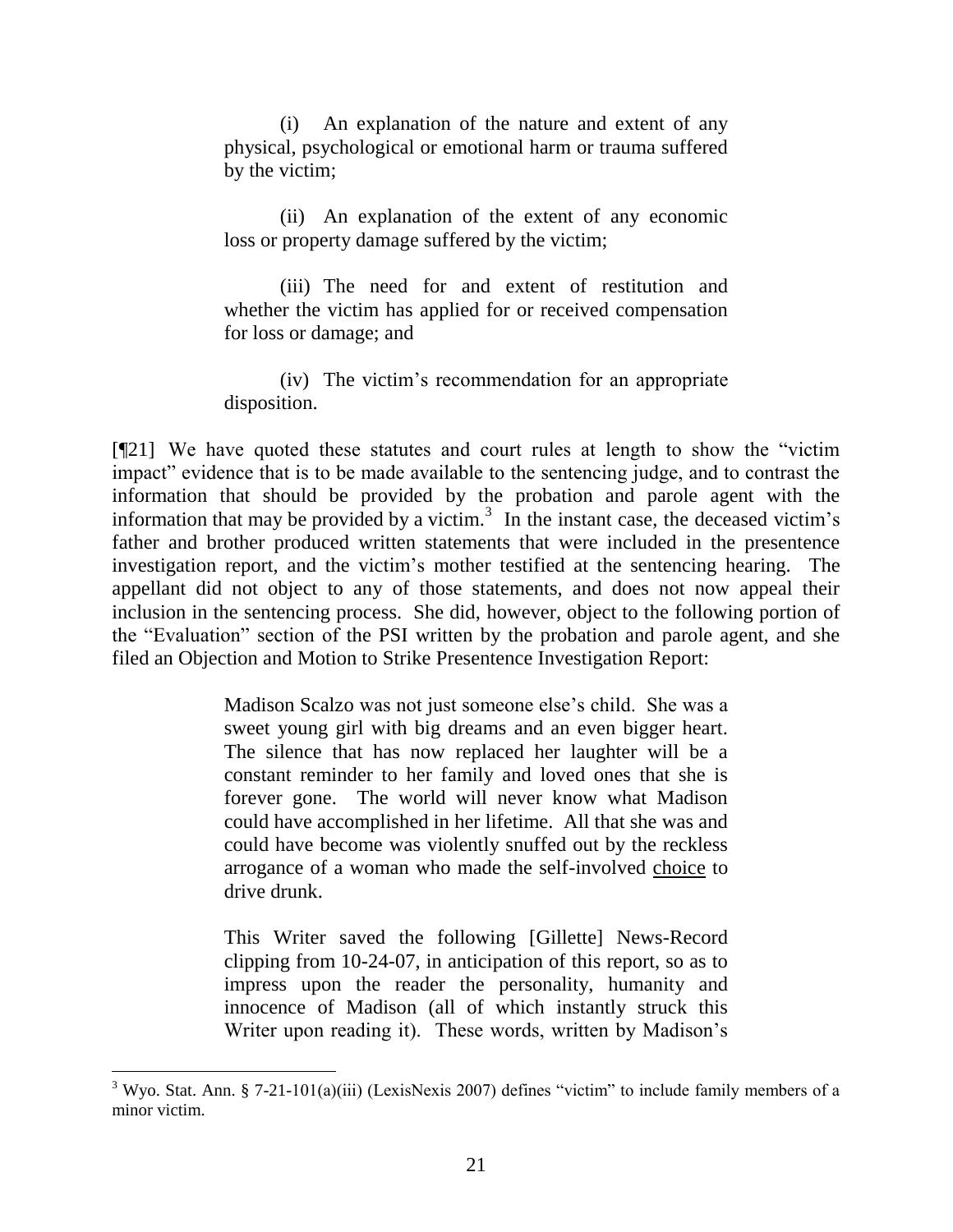family so soon after her death, will be the final thoughts in this report: "Our beautiful angel Madison was born on [D.O.B. omitted] in Alamosa, Colorado. Madison went to Pre-K school at Cottonwood Christian School in Alamosa, Colorado. In 2001, Madison moved to Gillette, Wyoming and enrolled in Wagonwheel Elementary. She loved getting Laffy Taffy from Mr. Dave Freeland, her favorite principal. Madison dearly loved all the teachers and staff members at the school. Madison was known for her kindness. She thought everyone should always be nice to each other. Growing up, Madison and her brother, Jasen, were inseparable. Madison enjoyed 'mothering' her younger brother, Gibson. Madison had a passion for playing basketball. She always strived to be the best ball player she could be. This past year, she started raising money to buy her own salon chair and dreamed of some day owning her own beauty salon – if she did not make it as a pop star and singer. To date, she had \$80 saved for her chair. Madison was in swing choir at school. She had also attended many cheerleading camps. Madison loved Ladybugs and considered herself lucky every time she caught a live Ladybug. Lately, she took a liking to collecting frogs. She loved singing so much that, on family Karaoke nights, she would not let anyone else hold the microphone. Madison was not one to sit around; she was always on the go; from making iced coffee with mommy to going to church with daddy every Sunday. Madison was a 'giver.' Even in the event of her tragic death, some of her organs were given to someone special that was in need."

(Emphasis in original.)

[¶22] In her objection and motion to strike, the appellant contended that the abovequoted passage, rather than being informative and nonargumentative, was nonobjective and inflammatory. The motion was denied without a hearing, but with the following explanation:

> The court is going to deny the motion without argument as the court's review finds that the offending, alleged offending information that"s in the evaluation and recommendation, which the court gives wide latitude to probation officers to make the recommendations and comments that they feel is appropriate. The rest of the report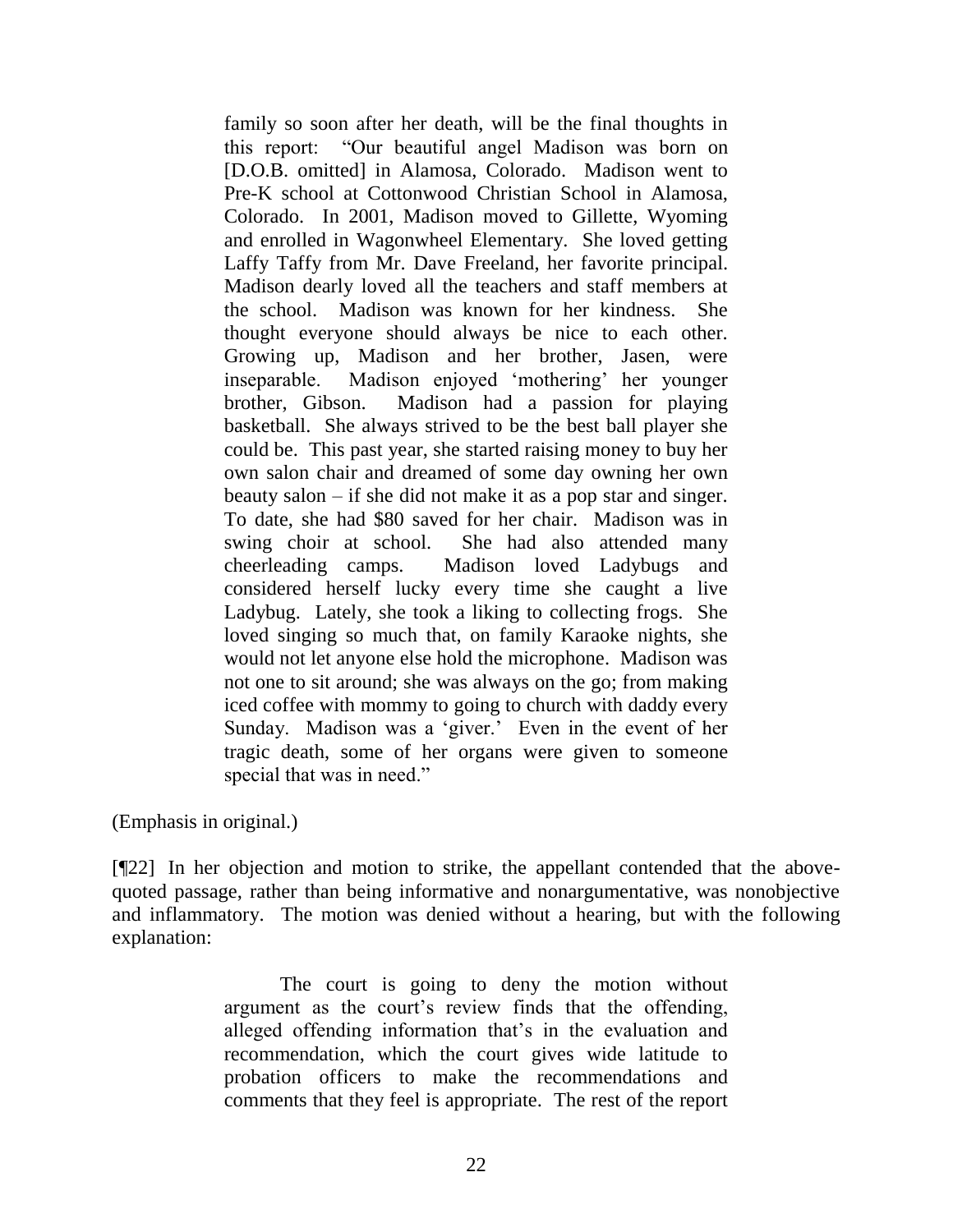appears to be nonargumentative and verified and to the extent that it"s not verified and we have questions about it we can correct those on the record today. So I"m going to enter an order denying the motion to strike the presentence investigation.

The appellant made no further objections in regard to the motion, and offered no additions, corrections, or explanations as to the report.

[¶23] Our standard for the review of alleged errors during sentencing is as follows:

Sentencing decisions are normally within the discretion of the trial court. *Hamill v. State*, 948 P.2d 1356, 1358 (Wyo. 1997). "A sentence will not be disturbed because of sentencing procedures unless the defendant can show an abuse of discretion, procedural conduct prejudicial to him, and circumstances which manifest inherent unfairness and injustice, or conduct which offends the public sense of fair play." *Smith v. State*, 941 P.2d 749, 750 (Wyo. 1997). "An error warrants reversal only when it is prejudicial and it affects an appellant"s substantial rights. The party who is appealing bears the burden to establish that an error was prejudicial." *Candelaria v. State*, 895 P.2d 434, 439-40 (Wyo. 1995) (citations omitted) [*overruled in part on other grounds by Allen v. State*, 2002 WY 48, 43 P.3d 551 (Wyo. 2002)]; *see also Robinson v. Hamblin*, 914 P.2d 152, 155 (Wyo. 1996).

*Lee v. State*, 2001 WY 129, ¶ 10, 36 P.3d 1133, 1138 (Wyo. 2001). In respect to "erroneous" information contained in a PSI, we have said:

> Smith's contention of prejudice is not supported by any evidence that the court relied on the erroneous information, and, in fact, is contradicted by the sentencing judge"s accepting his corrections and then imposing a sentence less than that agreed to by Smith in his plea agreement. *Wayt v. State*, 912 P.2d [1106], 1109 [(Wyo. 1996)] (appellant bears the burden of establishing this reliance). Nor do we find that sentencing Smith after learning of the report"s severe deficiencies and without ordering a new report is improper and requires remanding for a new sentencing hearing. A sentencing judge's discretion permits him to order a new report or simply to accept corrections and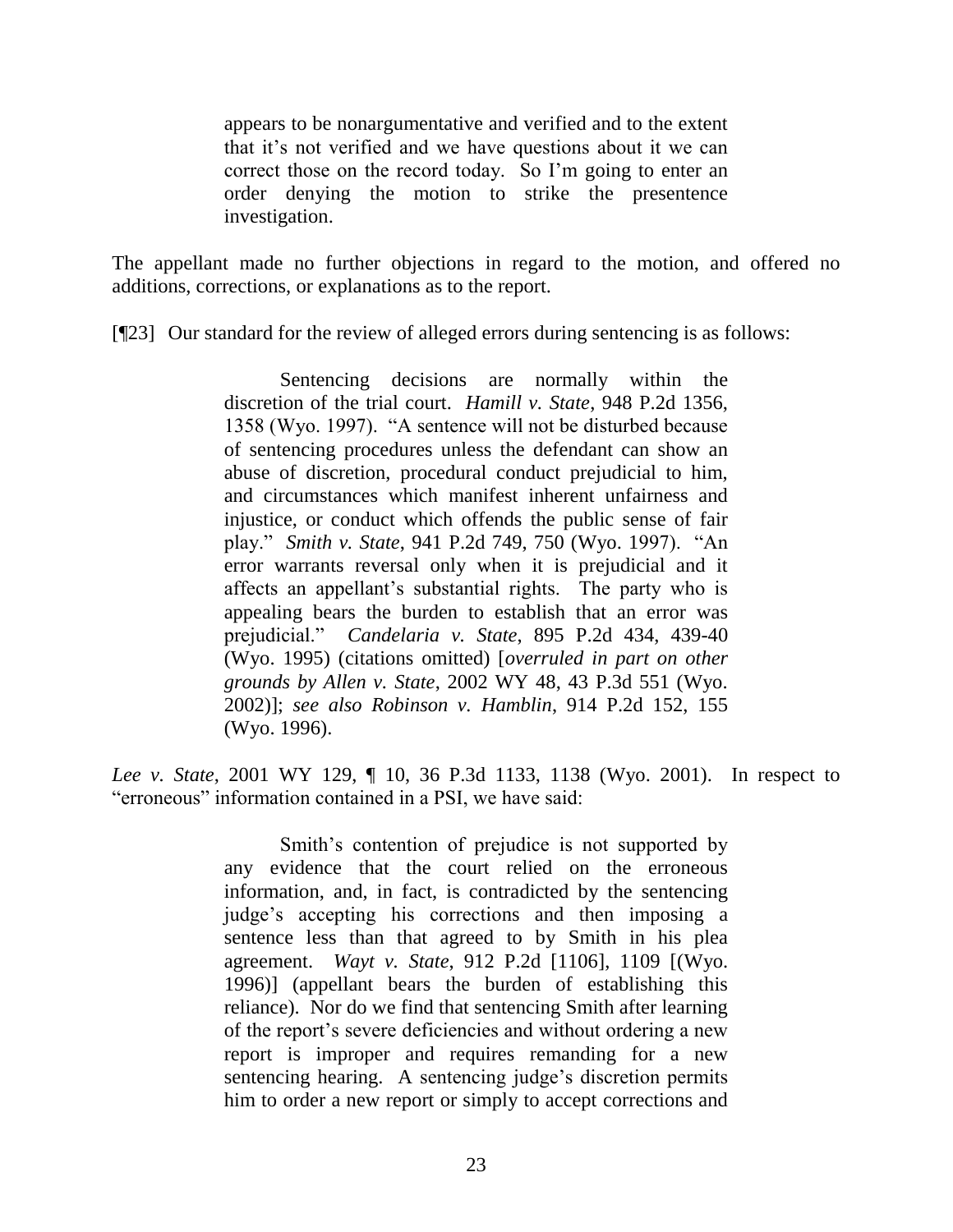proceed, as the judge did in this case. See *Mehring v. State*, 860 P.2d 1101, 1117-18 (Wyo. 1993). As for Smith"s request that we set standards to ensure accurate, nonargumentative presentence reports, our standard of judicial discretion accomplishes this objective while giving the sentencing judge the greatest amount of flexibility to exercise the appropriate action towards these kinds of transgressions by the State.

*Smith v. State*, 941 P.2d 749, 750 (Wyo. 1997). We have also declined to reverse a criminal conviction where the appellant has failed to prove that the district court relied on the allegedly erroneous or inflammatory comments of the probation and parole agent, where the writer's comments "merely summarized what was apparent elsewhere in the report and provided the rationale for the agent's sentencing recommendation." *Doherty v. State*, 2006 WY 39, ¶ 34, 131 P.3d 963, 974 (Wyo. 2006) (quoting *Janssen v. State*, 2005 WY 123, ¶ 18, 120 P.3d 1006, 1011 (Wyo. 2005)).

[¶24] Applying this very broad discretionary test, we cannot say that the district court abused its discretion in denying the motion to strike. We do so less from approbation of the probation and parole agent"s comments, which we find extreme to say the least, than from these facts: (1) there has been no showing that the district court relied upon the comments in deciding upon a sentence; (2) the comments basically repeated what was already contained in the victim impact portion of the report and in the mother"s statements in court at sentencing; and (3) the sentence imposed was less than that requested by the State, which suggests that the court was not "inflamed" by the comments.<sup>4</sup> Under these circumstances, we cannot conclude that the appellant was prejudiced by the written comments of the probation and parole agent. At the same time, we would caution the writers of presentence investigation reports to limit those reports to the matters outlined in W.R.Cr.P. 32(a)(2). It certainly makes more sense not to cross the line than it does to cross the line and hope prejudice is not found to have resulted therefrom.

## **CONCLUSION**

[¶25] The district court did not abuse its discretion in not excusing certain jurors challenged for cause or in denying the appellant"s motion for change of venue. Sufficient evidence in the record shows that the challenged jurors agreed to set aside any opinions they may have held, and to decide the case entirely upon the evidence produced in court, rather than upon pre-trial publicity. A venue change was not necessary because a local jury was seated without undue difficulty. The prosecutor's challenged statements in rebuttal closing argument did not constitute prosecutorial misconduct in that, rather than

<sup>&</sup>lt;sup>4</sup> The State requested a sentence of incarceration for a period of 12 to 20 years. The district court sentenced the appellant to incarceration for a period of 8 to 16 years.